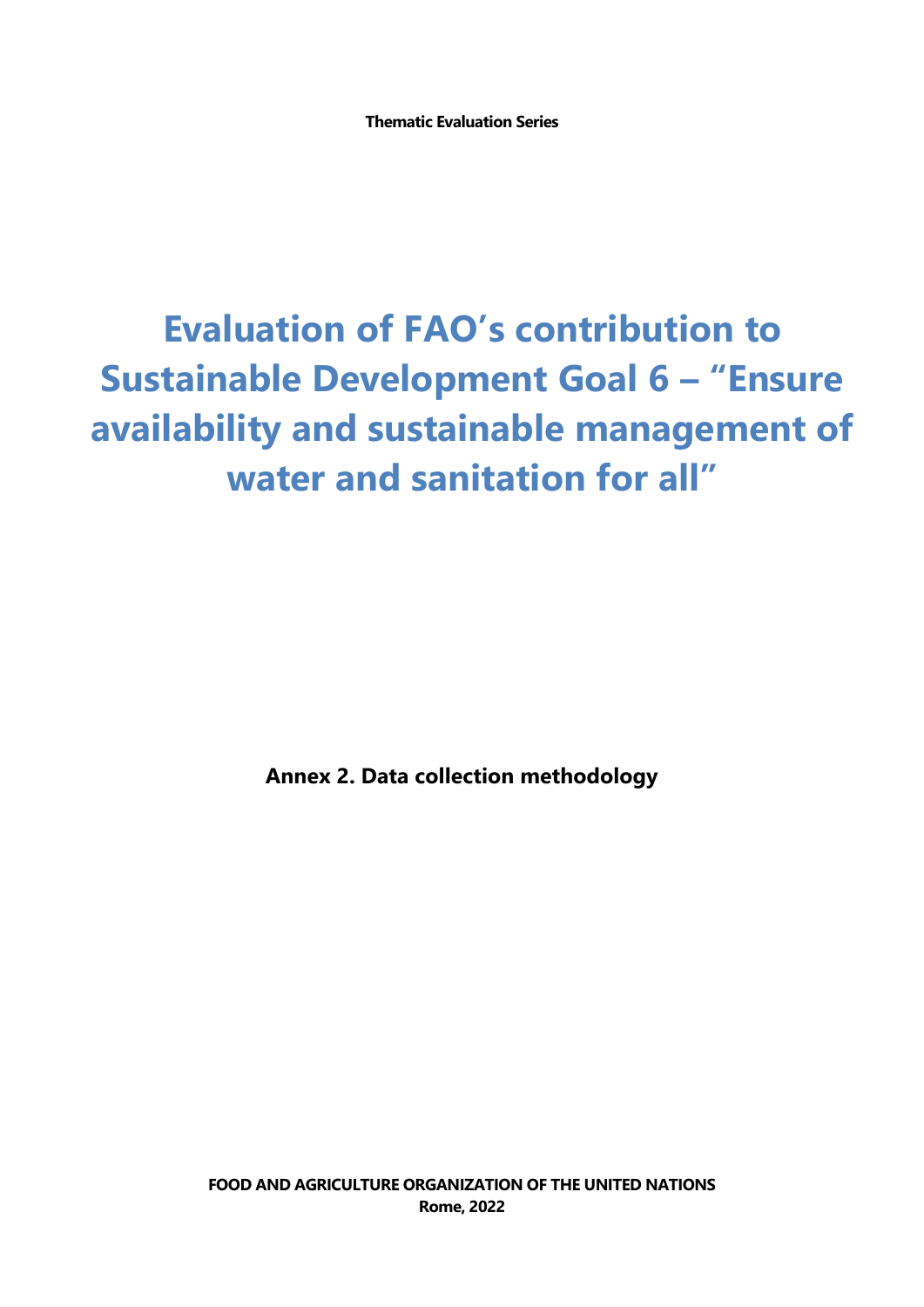# **Contents**

| 3.  |  |
|-----|--|
| 3.1 |  |
| 3.2 |  |
| 3.3 |  |
| 3.4 |  |
|     |  |
|     |  |
|     |  |

# **Figures and tables**

# **Figures**

| Figure 8. Have you or your organization worked with FAO on matters related to water? 18          |  |
|--------------------------------------------------------------------------------------------------|--|
|                                                                                                  |  |
|                                                                                                  |  |
|                                                                                                  |  |
| Figure 12. Should FAO in principle work on the following SDG 6 targets to achieve its mandate?20 |  |
|                                                                                                  |  |
|                                                                                                  |  |
|                                                                                                  |  |

# **Tables**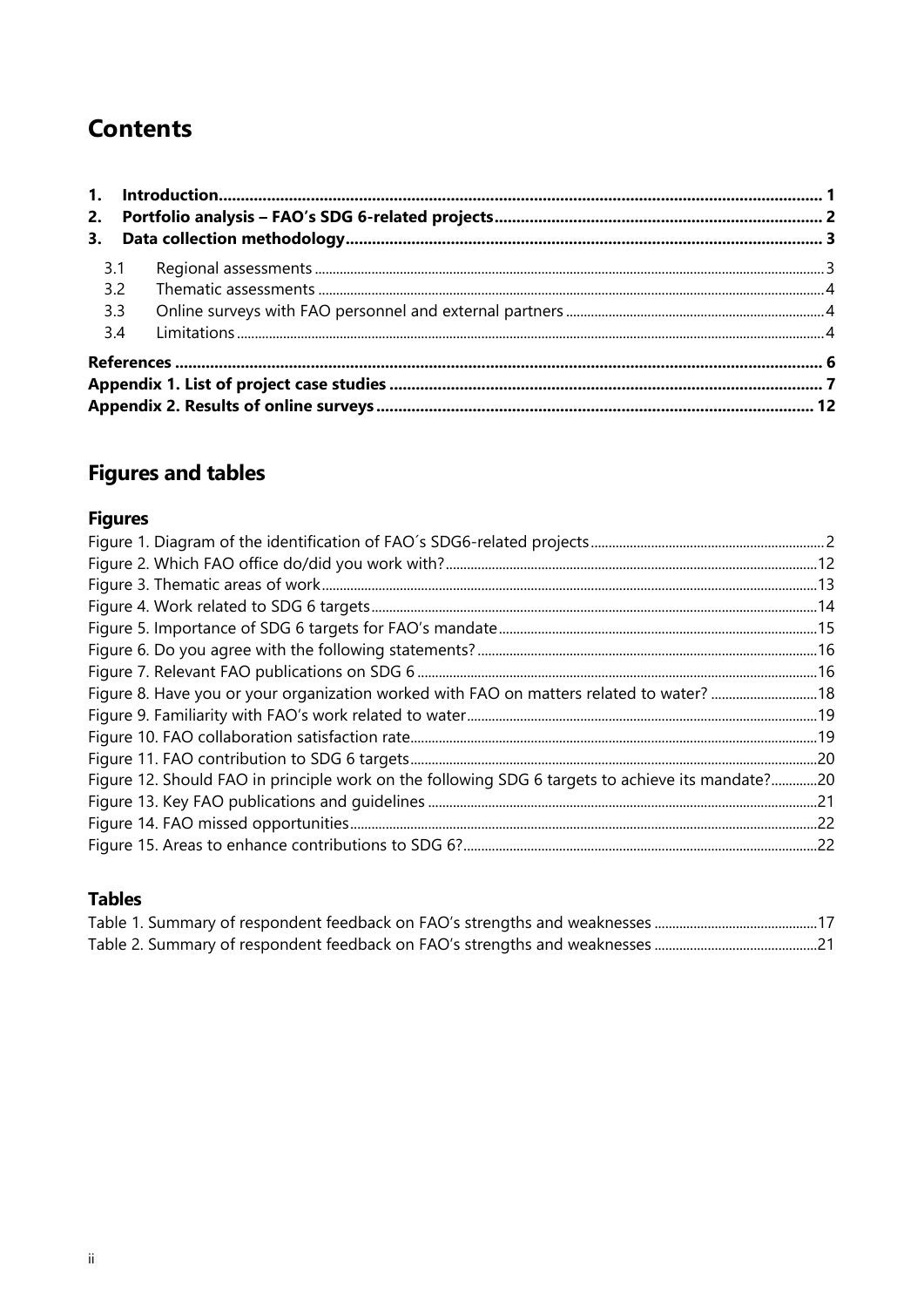# <span id="page-2-0"></span>**1. Introduction**

- 1. This document outlines the data collection methodology taken by the evaluation of the Food and Agriculture Organization of the United Nations (FAO) contribution to Sustainable Development Goal (SDG) 6: Ensure availability and sustainable management of water and sanitation for all. It includes a brief description of the portfolio analysis leading to the selection of case studies for the regional and thematic assessments. Finally, the document discusses limitations to the data collection activities.
- 2. The evaluation mainly uses a mixed-method approach analysing both quantitative and qualitative data collected from both primary and secondary sources. The main data collection methods include desk reviews of relevant documentation, use of case studies, semi-structured interviews and two online surveys. Determining the scope of the evaluation was a challenge as FAO does not have specific programmes or initiatives with an explicit link to SDG 6. Hence, a portfolio analysis was conducted during the conceptual and inception phase of the evaluation to determine the evaluation scope and inform relevant data collection methods.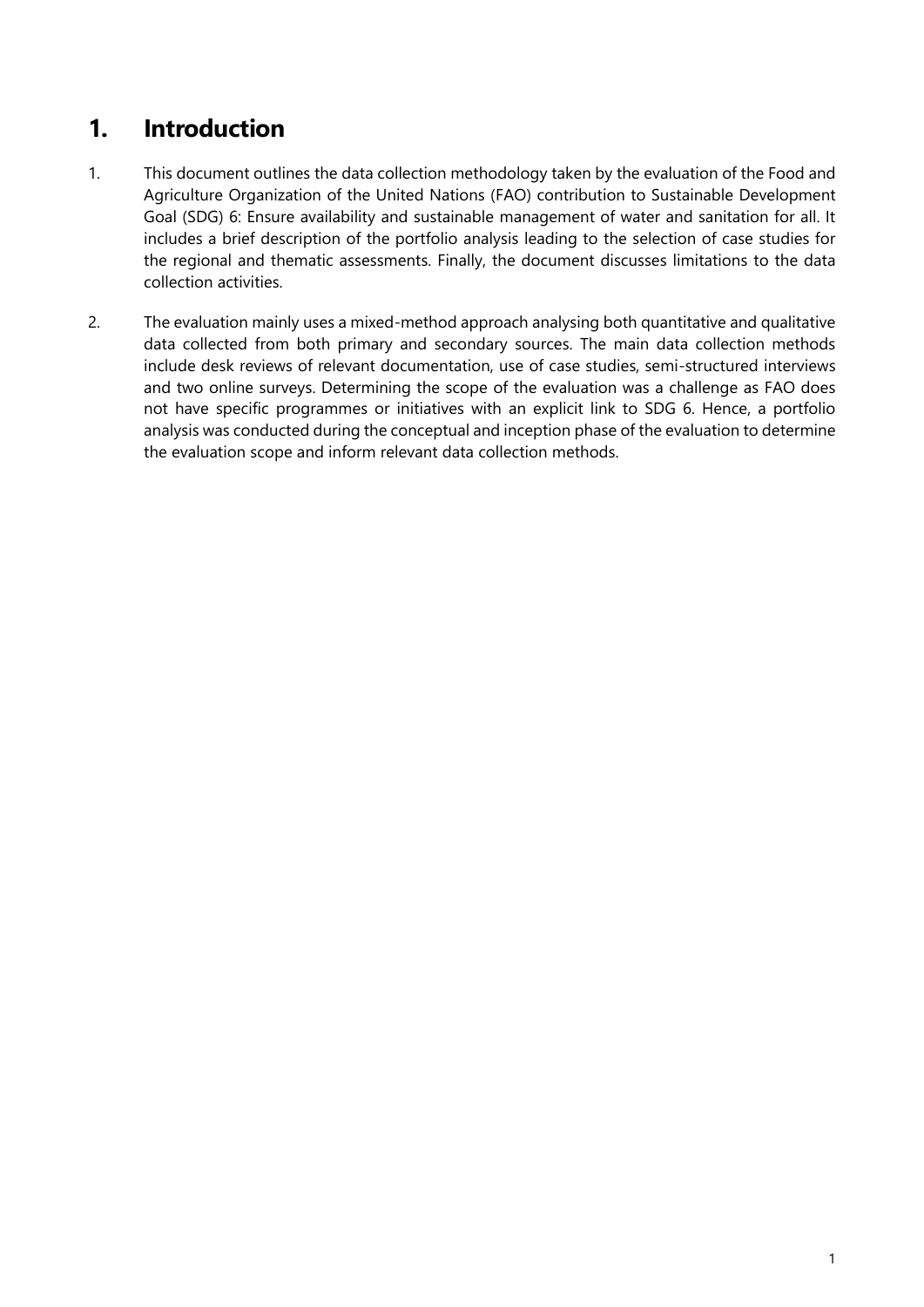# <span id="page-3-0"></span>**2. Portfolio analysis – FAO's SDG 6-related projects**

- 3. The portfolio analysis relied on the data from FAO's Field Programme Management Information System (FPMIS) to determine the projects that may have some relevance to SDG 6. Between 2016 and 2020, FMIS contained 4 927 active projects. The evaluation automated the selection of the projects that may be relevant to SDG 6 by utilizing the "R" programming language (R Foundation, n.d.) and the software RStudio (RStudio, n.d.). The software allowed to search for key elements (words and phrases) through the titles and objectives of the projects. The keywords used in identifying SDG 6-relevant projects in the database were extracted and translated to French and Spanish from the official description of SDG 6 indicators (UN, n.d.) with additional keywords used including 'climate change' and 'resilience'.
- 4. From this method, a total of 529 projects (11 percent) were identified. These projects were subsequently reviewed by the evaluation team resulting in 246 projects (5 percent of the total portfolio) being validated and categorized as either being indirectly or directly relevant to SDG 6. Figure 1 shows a flow diagram summarizing the process described in the previous paragraphs.

<span id="page-3-1"></span>

**Figure 1. Diagram of the identification of FAO´s SDG6-related projects**

*Source*: Prepared by the evaluation team.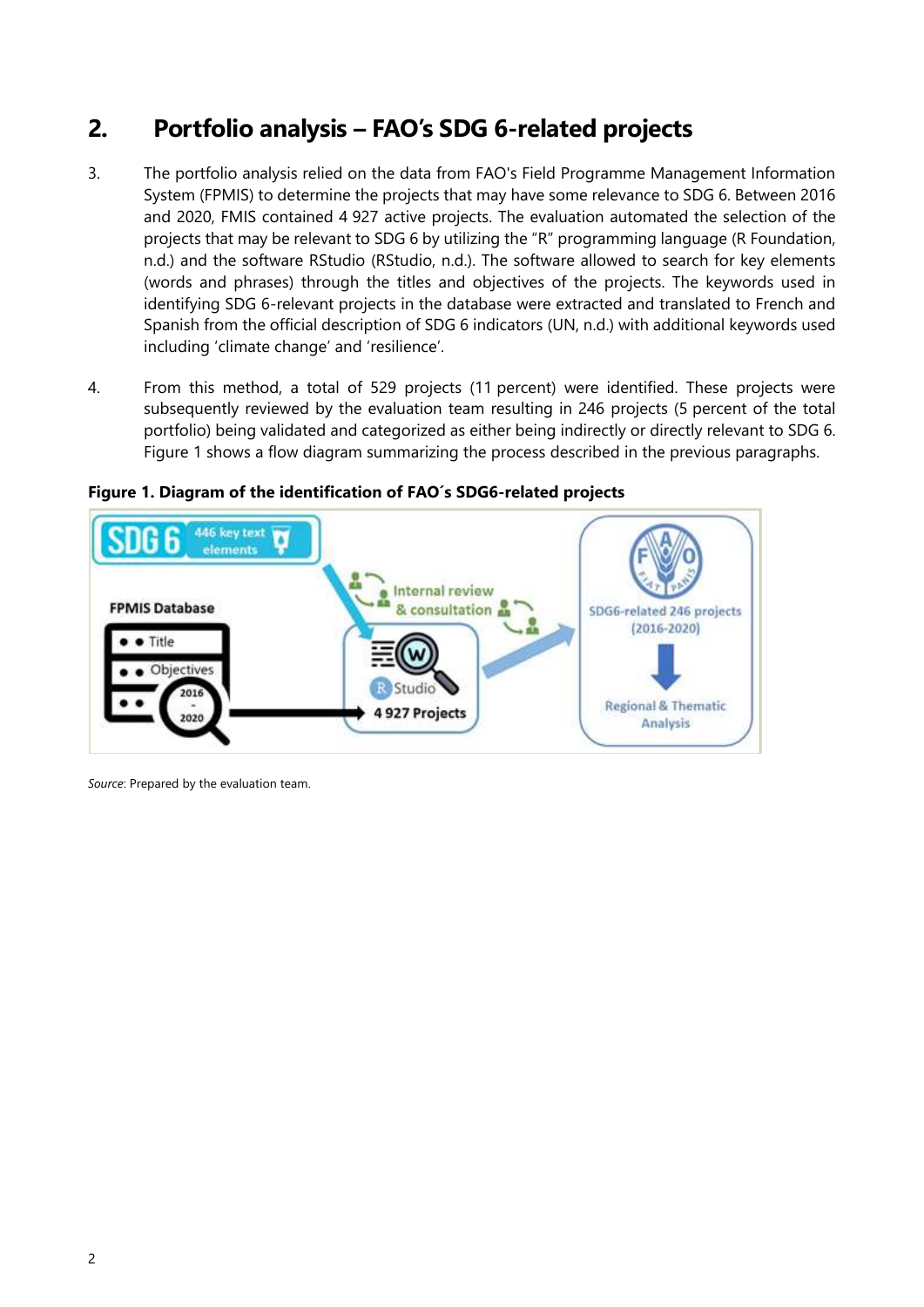# <span id="page-4-0"></span>**3. Data collection methodology**

# <span id="page-4-1"></span>**3.1 Regional assessments**

- 5. Building upon the 246 projects identified above, the evaluation developed a set of criteria to select project case studies for the regional assessments. The use of case studies is intended to provide an in-depth understanding of how SDG 6-related activities have been formulated and implemented and, where possible, what the results of these activities have been. Recognizing varied challenges in the areas related to SDG 6 faced by different regions, the evaluation conducted five regional assessments to gain an understanding of the relevance and effectiveness of FAO in different parts of the world. The five regions are Africa, Asia and the Pacific, Europe, Latin America and the Caribbean and Near East and North Africa. To select the country and project case studies for the regional assessments, the following criteria were adopted:
	- 1. a balance of projects that are related to different SDG 6 targets;
	- 2. geographical distribution of project locations in each region considering a balance between key sub-regions;
	- 3. the project's budget size;
	- 4. the project's starting and completion dates;
	- 5. the project's sources of funding; and
	- 6. socio-economic conditions of the project's implementing country.
- 6. In accordance with the criteria, the evaluation team prepared a shortlist of country-specific and regional projects, which was then shared with the relevant FAO regional offices and assigned focal points for discussion and validation. The FAO regional offices also were instrumental in providing information on additional country-level and regional projects and normative activities related to SDG 6, which were not readily available in the FAO system. These non-project activities were included as selected case studies for each region as well. Based on the close consultations with the respective regional offices, 79 country-level and regional projects were selected as project case studies and eight countries selected as country case studies, as per below table.

| <b>Region</b>                   | <b>Number of project case studies</b><br>(normative activities<br>not included here) | <b>Country case studies</b>        |
|---------------------------------|--------------------------------------------------------------------------------------|------------------------------------|
| Africa                          | 21                                                                                   | The Niger, Somalia                 |
| Asia and the Pacific            | 34                                                                                   | Afghanistan, Cambodia and Pakistan |
| Europe                          |                                                                                      | N/A                                |
| Latin America and the Caribbean | h                                                                                    | Dominican Republic and Panama      |
| Near East and North Africa      | 16                                                                                   | Egypt                              |

#### **Table 1. Select country case studies**

*Source*: Prepared by the evaluation team.

7. The exhaustive list of the project case studies can be found in Appendix 1 of this document.

#### **3.1.1 Key informant interviews (FAO personnel and partners)**

8. Following consultation and validation received from FAO regional offices and evaluation focal points at headquarters, the evaluation team conducted virtual semi-structured interviews with relevant stakeholders, mainly with FAO personnel in decentralized offices, national project counterparts and identified stakeholders on SDG 6-related areas, such as the private sector, donors, non-governmental organizations (NGOs) and a limited number of project beneficiaries.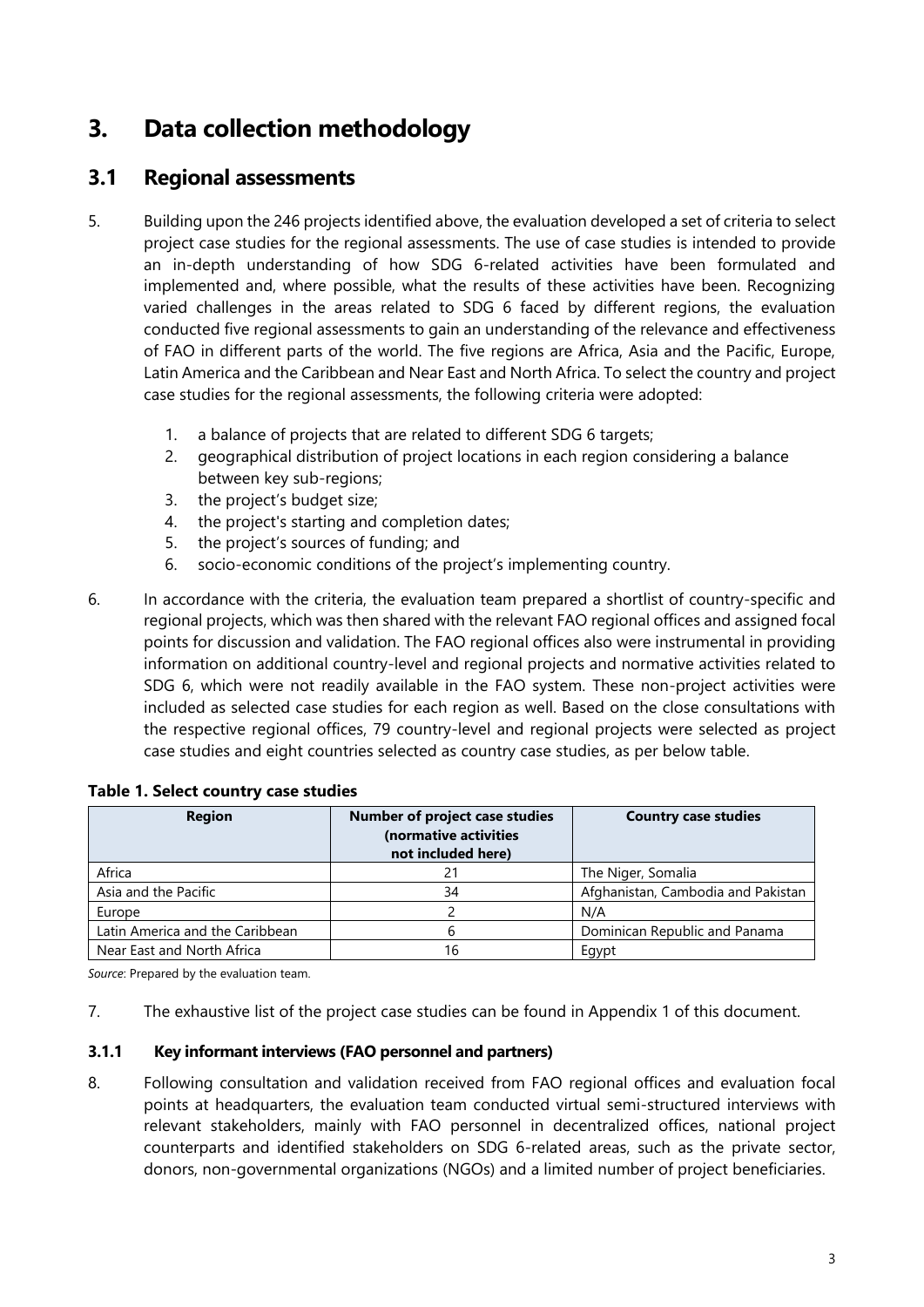9. For these means, the evaluation team prepared an interview protocol following the main evaluation questions for each group of interviewees.

# <span id="page-5-0"></span>**3.2 Thematic assessments**

- 10. At a second stage of the data collection methodology and analysis, ten thematic assessments were conducted as follows:
	- i. water supply, sanitation & hygiene (SDG 6.1 & 6.2);
	- ii. water quality & pollution (SDG 6.3);
	- iii. water monitoring (FAO custodian role) (SDG 6.4);
	- iv. irrigated agriculture (SDG 6.4);
	- v. other agricultural water management (SDG 6.4);
	- vi. governance: institutions, integrated water resources management (IWRM), transboundary waters and partnerships (SDG 6.5 & cross-cutting);
	- vii. ecosystems and biodiversity conservation (SDG 6.6);
	- viii. climate change, disaster management and resilience (cross-cutting);
	- ix. participation, gender and equity (cross-cutting); and
	- x. FAO structure & operations (cross-cutting).
- 11. The thematic assessments made use of the data and analysis from regional assessments and examined additional ten interregional and global projects and other normative activities and initiatives. Additional semi-structured interviews mainly with FAO personnel at headquarters and key international partners were also conducted by the evaluation team.

## <span id="page-5-1"></span>**3.3 Online surveys with FAO personnel and external partners**

- 12. Following the regional and thematic assessments, the evaluation launched two online surveys to gather additional feedback on FAO's work towards achieving SDG 6 and to fill any potential evidence gaps. The two separate surveys targeted on the one-hand FAO personnel and on the other hand FAO external partners. From 10 to 25 February 2022, both surveys were internally shared with FAO directors at headquarters and regional offices and externally with communities of practice and selected partners.
- 13. Both surveys were published in English, French and Spanish and, in total, collected feedback from 77 external partners and 166 FAO personnel. The results of this exercise contribute toward validating the evaluation findings and serve as a means of triangulating with other data collected throughout the evaluation. The survey results can be found in Appendix 2 of this document.

## <span id="page-5-2"></span>**3.4 Limitations**

14. Several limitations were identified during both the selection of SDG 6-related projects and the data collection process:

### **3.4.1 Portfolio analysis**

15. The automated process to identify SDG 6-related projects is limited to the extent the relevant information is available on FAO's platform. Since FAO did not tag projects with relevant SDGs (this practice only started in January 2022), the process had to be based solely on project titles and objectives. This may have caused some projects to slip through the selection process. To minimize this limitation, the team carried out consultations with the relevant headquarters and regional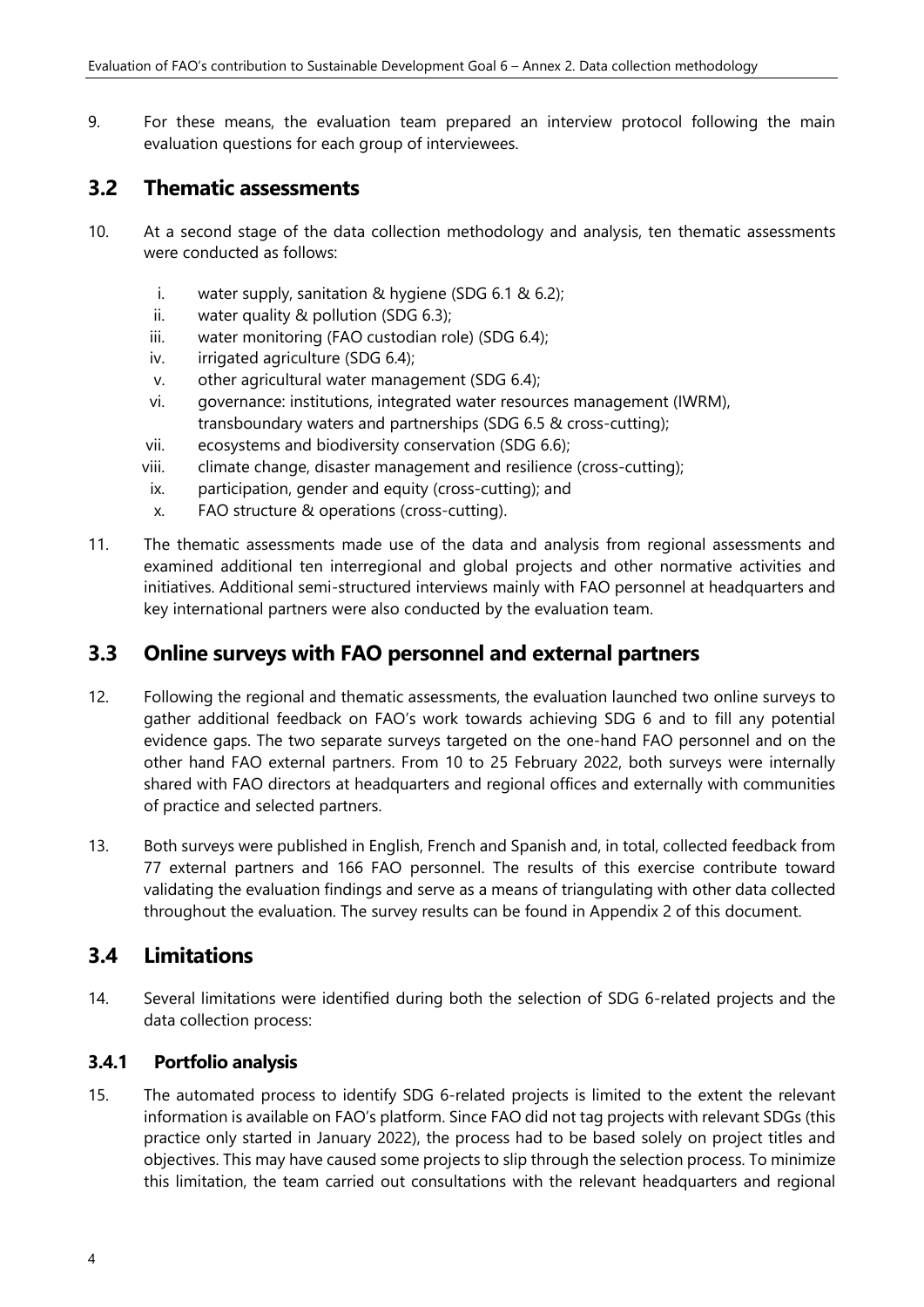colleagues to ensure that key projects were not missed. As a result, a few additional projects were added to the shortlisted projects.

### **3.4.2 Data collection**

- 16. Several identified case studies could no longer be conducted due to the ongoing crisis in specific countries.
- 17. The evaluation team encountered some difficulties in reaching external partners, as many were not aware of FAO's work on SDG 6 and preferred not to participate in interviews.

### **3.4.3 General limitations**

18. Due to the COVID-19 pandemic, the evaluation followed a remote data collection process, and thus was unable to conduct in-person interviews nor visit project sites. This created limitations regarding the evidence that could be collected in some areas and for some projects.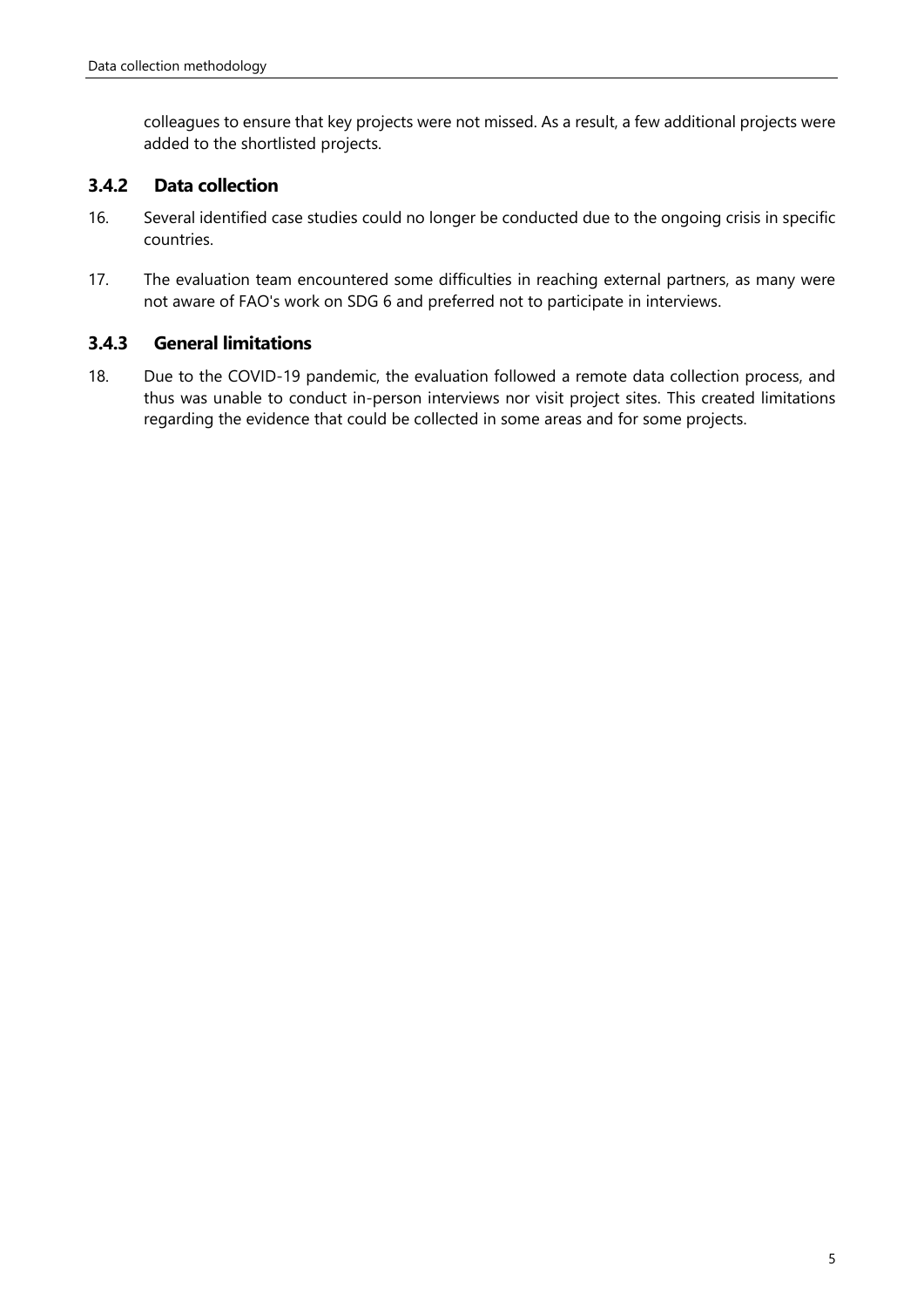# <span id="page-7-0"></span>**References**

**R Foundation.** n.d. What is R? In: *R Foundation*. Vienna. https://www.r-project.org/about.html

**RStudio.** n.d. RStudio Team. In: *RStudio*. Boston, United States of America. https://www.rstudio.com/

**UN.** n.d. Sustainable Development Goal 6 on water and sanitation (SDG 6). In: UN. New York, United States of America. https://www.sdg6data.org/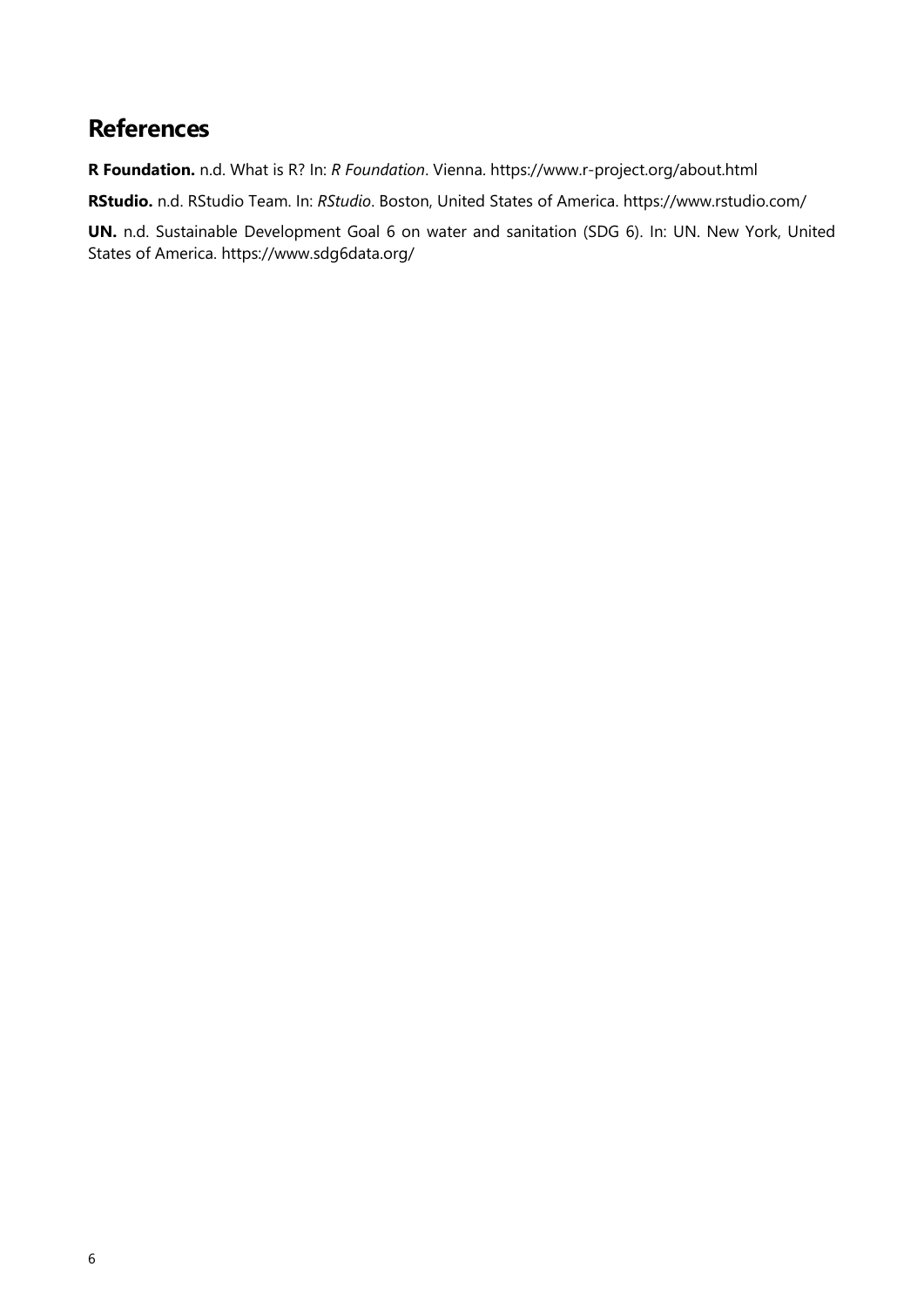# **Appendix 1. List of project case studies**

### **Africa**

<span id="page-8-0"></span>

| <b>Location</b> | <b>Project Symbol</b> | <b>Title</b>                                                                                           | <b>Start Date</b> | <b>End Date</b> | <b>Budget</b> |
|-----------------|-----------------------|--------------------------------------------------------------------------------------------------------|-------------------|-----------------|---------------|
|                 |                       |                                                                                                        | (DD-MM-YY)        | (DD-MM-YY)      | (USD)         |
| Cameroon        | <b>TCP/CMR/3603</b>   | Schéma Directeur sur la valorisation intégrée des ressources en eaux centrée sur l'irrigationet        | $10 - 11 - 16$    | $28 - 02 - 19$  | 280 000       |
|                 |                       | d'autres usages, en République du Cameroun (Régions de Extrême-Nord, Nord et Adamaoua)                 |                   |                 |               |
| Eswatini        | GCP/SWA/020/MOR       | South-South Cooperation Programme Swaziland-Morocco-FAO                                                | $01 - 03 - 17$    | $20 - 12 - 20$  | 233 966       |
| Ethiopia        | <b>TCP/ETH/3704</b>   | Support for Establishing Web-based National Irrigation Database and Water Management                   | $01 - 02 - 19$    | $31 - 12 - 21$  | 497 000       |
|                 |                       | Information System (MIS) for Ethiopia                                                                  |                   |                 |               |
| Ghana           | TCP/GHA/3604          | Promoting and Enhancing Sustainable Management of Wetland Resources for better Ecosystem               | $01 - 09 - 17$    | $31 - 12 - 19$  | 395 000       |
|                 |                       | Services and Resilient Livelihoods of Keta and Ada Coastal communities                                 |                   |                 |               |
| Kenya           | UTF /KEN/083/KEN      | Technical Assistance for Kenya-Small Scale Irrigation and Value Addition Project (SIVAP)               | $01 - 07 - 16$    | 31-03-22        | 1 200 000     |
| Malawi          | GDCP/MLW/077/FLA      | Land Use planning and sustainable land and water management for improved agricultural                  | $15 - 08 - 19$    | 14-08-23        | 5 000 000     |
|                 |                       | productivity                                                                                           |                   |                 |               |
| Namibia         | OSRO/NAM/601/ROK      | Improving water access in the drought affected regions of Namibia                                      | $26 - 01 - 18$    | 30-06-20        | 200 000       |
| Niger           | <b>TCP/NER/3704</b>   | Formulation Programme de Mobilisation des Eaux et actions pilotes Initiative 1 million de              | $17 - 08 - 18$    | $31 - 12 - 20$  | 500 000       |
|                 |                       | Citernes                                                                                               |                   |                 |               |
| Sierra Leon     | <b>TCP/SIL/3801</b>   | Development of Sierra Leon National Irrigation Master Plan                                             | $01 - 09 - 20$    | 31-08-22        | 235 000       |
| Somalia         | GCP /SOM/050/MUL      | Somalia Water and Land Information Management (SWALIM) Phase V                                         | $01 - 02 - 13$    | $07 - 10 - 17$  | 6 035 845     |
| Somalia         | GCP /SOM/059/EC       | The Integrated Land and Water Resources Management (ILWRM) under the Programme for                     | $01 - 01 - 19$    | 30-09-22        | 3 639 040     |
|                 |                       | Somalia Water and Land Information Management (SWALIM) - Phase VI                                      |                   |                 |               |
| Somalia         | OSRO/SOM/505/CHS      | Somalia Water and Land Information Management (SWALIM), Phase V: Improving flood and                   | 09-04-15          | $08 - 10 - 16$  | 200 000       |
|                 |                       | drought risk management                                                                                |                   |                 |               |
| Somalia         | OSRO/SOM/509/UK       | FAO El Niano Response Plan (ENRP)-El Nino Early Warning and Preparedness 2015/16                       | $10-09-15$        | $31 - 03 - 16$  | 2 958 371     |
| Somalia         | OSRO/SOM/611/USA      | Implementation of CFW activities in Somaliland Puntland and South Central regions of Somalia           | $01 - 05 - 16$    | $31 - 12 - 18$  | 54 500 000    |
| Somalia         | OSRO/SOM/701/UK       | Integrated food security, nutrition, health, water, sanitation and hygiene (WASH) and livelihoods      | $17 - 01 - 17$    | $28 - 02 - 18$  | 24 409 409    |
|                 |                       | response to the drought in Somalia                                                                     |                   |                 |               |
| Somalia         | OSRO/SOM/704/USA      | FAO Somalia Water and Land Information Management (SWALIM): Improving flood and                        | $01 - 01 - 17$    | $31 - 03 - 18$  | 500 000       |
|                 |                       | drought risk management in Somalia                                                                     |                   |                 |               |
| Somalia         | OSRO/SOM/805/USA      | Somalia Water and Land Information Management (SWALIM): Improving flood and drought risk               | $01 - 01 - 18$    | 31-03-19        | 500 000       |
|                 |                       | management                                                                                             |                   |                 |               |
| Somalia         | OSRO/SOM/816/ITA      | Programme for Somalia Water and Land Information Management (SWALIM) - Phase VI                        | $12 - 12 - 18$    | $11 - 12 - 22$  | 3 3 8 2 1 9 7 |
| Somalia         | OSRO/SOM/903/USA      | SWALIM: Improving flood and drought risk management in Somalia                                         | $01 - 01 - 19$    | 31-03-20        | 500 000       |
| Zimbabwe        | GCP/ZIM/027/SWI       | Zimbabwe Programme Framework for support to smallholder Irrigation Schemes 2014? 2018                  | $17 - 12 - 14$    | $30 - 10 - 19$  | 6 104 322     |
| Interregional   | <b>TCP/INT/3604</b>   | Appui pour une meilleure planification de l'irrigation dans le cadre de l'Initiative pour l'Irrigation | $01 - 03 - 18$    | $31 - 12 - 19$  | 350 000       |
|                 |                       | au Sahel (SIIP) (examined as part of the Africa regional assessment)                                   |                   |                 |               |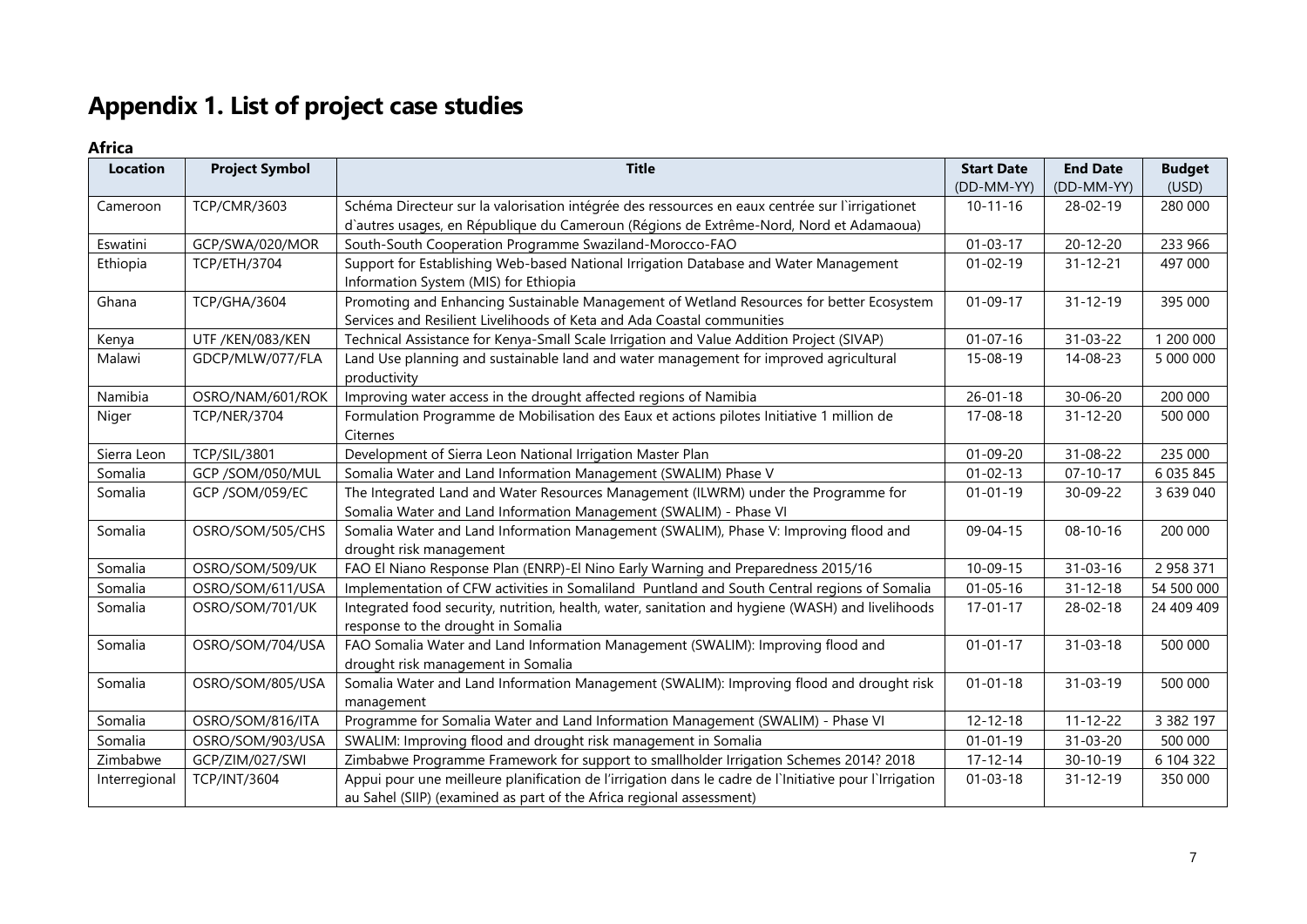### **Asia and the Pacific**

| <b>Location</b> | <b>Project Symbol</b> | <b>Title</b>                                                                                                                                                                                           | <b>Start Date</b> | <b>End Date</b> | <b>Budget</b> |
|-----------------|-----------------------|--------------------------------------------------------------------------------------------------------------------------------------------------------------------------------------------------------|-------------------|-----------------|---------------|
|                 |                       |                                                                                                                                                                                                        | (DD-MM-YY)        | (DD-MM-YY)      | (USD)         |
| Afghanistan     | GCP /AFG/071/JPN      | The Programme for Improvement of Irrigation Systems in Kabul and Bamyan Provinces -<br>(Grant Agreement No.1161080)                                                                                    | $05 - 02 - 12$    | $31 - 07 - 16$  | 16 816 430    |
| Afghanistan     | GCP /AFG/077/JPN      | The Programme of Improvement of Irrigation Systems in Kabul, Bamyan and Kapisa Provinces<br>in Afghanistan                                                                                             | $01 - 05 - 13$    | 28-02-17        | 22 248 539    |
| Afghanistan     | GCP / AFG/078/JCA     | Capacity Development of Irrigation Department of the Ministry of Agriculture Irrigation and<br>Livestock of Islamic Republic of Afghanistan                                                            | $15 - 12 - 13$    | $31 - 12 - 17$  | 5 266 982     |
| Afghanistan     | GCP / AFG/096/JCA     | The Project for Enhancing Rural Livelihoods through Improved Irrigation Facilities in Bamyan,<br>Kabul and Kapisa Provinces                                                                            | $01 - 12 - 18$    | $30 - 11 - 21$  | 9 9 1 6 8 7 0 |
| Afghanistan     | GCP /AFG/097/JPN      | Project for Improving Economic Growth in the Western Region of Afghanistan through<br>Community Irrigation and Livelihood Enhancement                                                                  | $01 - 09 - 18$    | $30 - 11 - 22$  | 4 994 609     |
| Afghanistan     | OSRO/AFG/502/JCA      | Enhancing Agriculture Production through Irrigation Improvement and Strengthening of<br>Institutional C                                                                                                | $01 - 01 - 16$    | $31 - 12 - 19$  | 13 094 348    |
| Afghanistan     | OSRO/AFG/903/USA      | Support to Drought-affected and Food Insecure Farming Families in Agriculture, Livestock<br>Protection and Water Infrastructure Rehabilitation                                                         | 25-06-19          | $24 - 06 - 20$  | 2 500 000     |
| Afghanistan     | <b>TCP/AFG/3606</b>   | Technical Assistance to the Ministry of Agriculture, Irrigation and Livestock to perform Policy<br>Gap Analysis                                                                                        | $01 - 03 - 18$    | $31 - 12 - 19$  | 232 000       |
| Afghanistan     | <b>TCP/AFG/3802</b>   | Support to the development of NWARA capacity in large scale irrigation design and<br>groundwater management                                                                                            | $01 - 01 - 21$    | 30-04-22        | 300 000       |
| Afghanistan     | UTF /AFG/067/AFG      | Rehabilitation and Upgrading of Irrigation and Water Resources Management Project in the<br>Pashtun Zarghun district of Herat Province                                                                 | $01 - 01 - 13$    | $30 - 16 - 17$  | 910 113       |
| Afghanistan     | UTF /AFG/070/AFG      | Irrigation Restoration and Development Project                                                                                                                                                         | $15 - 12 - 11$    | $31 - 12 - 20$  | 34 704 076    |
| Afghanistan     | UTF /AFG/090/AFG      | Technical Assistance to implement the on farm water management project (OFWM)                                                                                                                          | $01 - 02 - 17$    | $31 - 12 - 19$  | 550 000       |
| Cambodia        | GCP / CMB/036/LDF     | Strengthening the adaptive capacity and resilience of rural communities using micro<br>watershed approaches to climate change and variability to attain sustainable food security in<br>Cambodia (FSP) | 09-06-14          | $30 - 11 - 20$  | 5 175 364     |
| Cambodia        | GCP / CMB/047/SWI     | Strengthening livelihood recovery of COVID-19 most affected rural communities in Cambodia                                                                                                              | $01 - 12 - 20$    | 31-07-22        | 990 099       |
| Cambodia        | GCP/CMB/037/LDF       | Climate Adaptation and Resilience in Cambodia's Coastal Fishery Dependent Communities<br>(FSP)                                                                                                         | $01 - 01 - 21$    | $31 - 12 - 25$  | 4 350 000     |
| Cambodia        | GCP/CMB/041/CBT       | Strengthening capacity in the agriculture and land-use sectors in Cambodia (CBIT) (MSP) (FSP)                                                                                                          | 08-02-19          | 30-09-22        | 863 242       |
| Cambodia        | GCP/CMB/043/EC        | FAO Complementary Support to the Cambodia Programme for Sustainable and Inclusive<br>Growth in the Fisheries Sector: Capture component (CAPFISH Capture)                                               | $01 - 08 - 19$    | 30-06-24        | 19 944 108    |
| China           | GCP /CPR/056/GFF      | Sustainable forest management to enhance the resilience of forests to climate change (FSP)                                                                                                             | 30-09-16          | 31-07-23        | 7 152 728     |
| China           | GCP /CPR/057/GFF      | A new green line: Mainstreaming biodiversity conservation objectives and practices into<br>Chinas Water Resources Management policy and Planning Practice (FSP)                                        | 29-09-16          | 31-05-22        | 2 639 726     |
| Fiji            | OSRO/FIJ/701/EC       | Pro-Resilient Fiji - Strengthening climate resilience of communities for food and nutrition<br>security                                                                                                | $01 - 01 - 18$    | $31 - 03 - 21$  | 3 178 764     |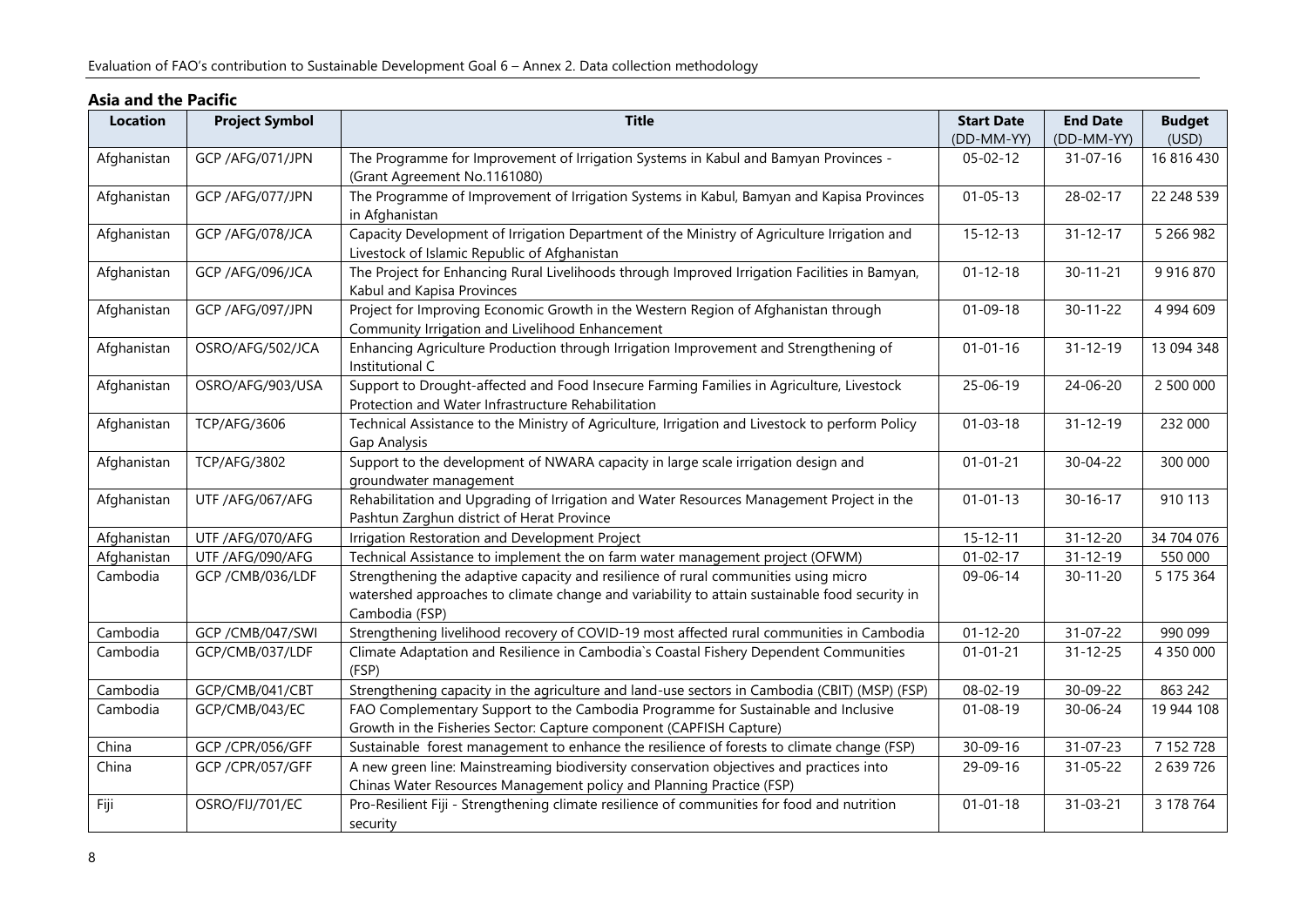| <b>Location</b> | <b>Project Symbol</b> | <b>Title</b>                                                                                     | <b>Start Date</b> | <b>End Date</b> | <b>Budget</b> |
|-----------------|-----------------------|--------------------------------------------------------------------------------------------------|-------------------|-----------------|---------------|
|                 |                       |                                                                                                  | (DD-MM-YY)        | (DD-MM-YY)      | (USD)         |
| Iran            | GCP/IRA/066/JPN       | Integrated Programme for Sustainable Water Resources Management in the Lake Urmia Basin          | $15 - 06 - 16$    | $31 - 12 - 21$  | 3 833 438     |
| Pakistan        | GCP/PAK/146/GCF       | Transforming the Indus Basin with Climate Resilient Agriculture and Climate-Smart Water          | $02 - 03 - 20$    | $01 - 03 - 26$  | 34 990 831    |
|                 |                       | Management                                                                                       |                   |                 |               |
| Pakistan        | OSRO/PAK/901/CHA      | Critical support to ensure food security and agriculture-based subsistence livelihoods of        | $06 - 02 - 19$    | $05 - 11 - 19$  | 2 500 000     |
|                 |                       | drought affected population in Balochistan and Sindh provinces of Pakistan                       |                   |                 |               |
| Pakistan        | <b>TCP/PAK/3502</b>   | Promotion of Good Aquaculture Practices (GAqP) in farming of carps and other potential           | $10 - 08 - 15$    | $31 - 12 - 17$  | 371 000       |
|                 |                       | finfish in Punjab and Balochistan Provinces                                                      |                   |                 |               |
| Pakistan        | <b>TCP/PAK/3606</b>   | Accounting of water for improved management of water resources                                   | $18 - 01 - 18$    | $31 - 12 - 19$  | 150 000       |
| Pakistan        | <b>TCP/PAK/3708</b>   | Support for Development of the Implementation Plan for Agricultural Water Management             | $01 - 02 - 20$    | $31 - 12 - 21$  | 100 000       |
|                 |                       | Aspects of the National Water Policy                                                             |                   |                 |               |
| Regional        | GCP/RAS/390/GFF       | Enhancing sustainability of the Transboundary Cambodia - Mekong River Delta Aquifer (FSP)        | $15 - 12 - 21$    | $15 - 12 - 25$  | 15 000 000    |
| Regional        | GCP/RAS/903P/GFF      | Enhancing Environmental Security and Transboundary Cooperation in the Golok/Kolok River          | $01 - 11 - 19$    | $10-10-23$      | 150 000       |
|                 |                       | Basin (PPG)                                                                                      |                   |                 |               |
| Regional        | GCP/RAS/380/GFF       | Fostering Water and Environmental Security in the Ma and Neun/Ca Transboundary River             | $10 - 07 - 19$    | $30 - 06 - 22$  | 200 000       |
|                 |                       | Basin and Related Coastal Areas (PPG)                                                            |                   |                 |               |
| Regional        | GCP/RAS/390/GFF       | Enhancing sustainability of the Transboundary Cambodia - Mekong River Delta Aquifer (FSP)        | $15 - 12 - 21$    | $15 - 12 - 25$  | 15 000 000    |
| Regional        | GCP/SAP/003/GFF       | Enhancing water-food security and climate resilience in volcanic island countries of the Pacific | 29-03-21          | $31 - 12 - 22$  | 150 000       |
|                 |                       | (PPG)                                                                                            |                   |                 |               |
| Regional        | MTF /RAS/308/EWL-F    | Next Generation Irrigation & Agricultural Water Management for Asia-Pacific (seed funding)       | $14 - 11 - 19$    | $13 - 11 - 22$  | 384 053       |
| Regional        | <b>TCP/RAS/3616</b>   | Strengthening institutional capacities for sustainable management of solar powered irrigation    | $01 - 05 - 18$    | $31 - 12 - 19$  | 460 000       |
|                 |                       | systems (SPIS) while addressing groundwater risk                                                 |                   |                 |               |
| Interregional   | GCP/INT/1002/GFF      | Institutionalising transboundary water management for the Panj River Sub Basin (PPG)             | $01 - 04 - 21$    | $31 - 12 - 22$  | 200 000       |
|                 |                       | (examined as part of the Asia regional assessment)                                               |                   |                 |               |

#### **Europe**

| <b>Location</b> | <b>Project Symbol</b> | <b>Title</b>                                                                                                                     | <b>Start Date</b> | <b>End Date</b> | <b>Budget</b> |
|-----------------|-----------------------|----------------------------------------------------------------------------------------------------------------------------------|-------------------|-----------------|---------------|
|                 |                       |                                                                                                                                  | (DD-MM-YY)        | (DD-MM-YY)      | (USD)         |
| Moldova         | GCP/MOL/004/HUN       | Increasing small scale farmers resilience to drought by adopting best irrigation practices and<br>modern irrigation technologies | $01 - 11 - 14$    | $31 - 10 - 18$  | 398 180       |
| Turkev          | GCP/TUR/063/EC        | Agricultural Implications for Ecosystem Based Adaptation (EBA) to Climate Change in Steppe<br>Ecosystem                          | $01 - 01 - 16$    | $21 - 12 - 18$  | 3 5 2 5 7 1 1 |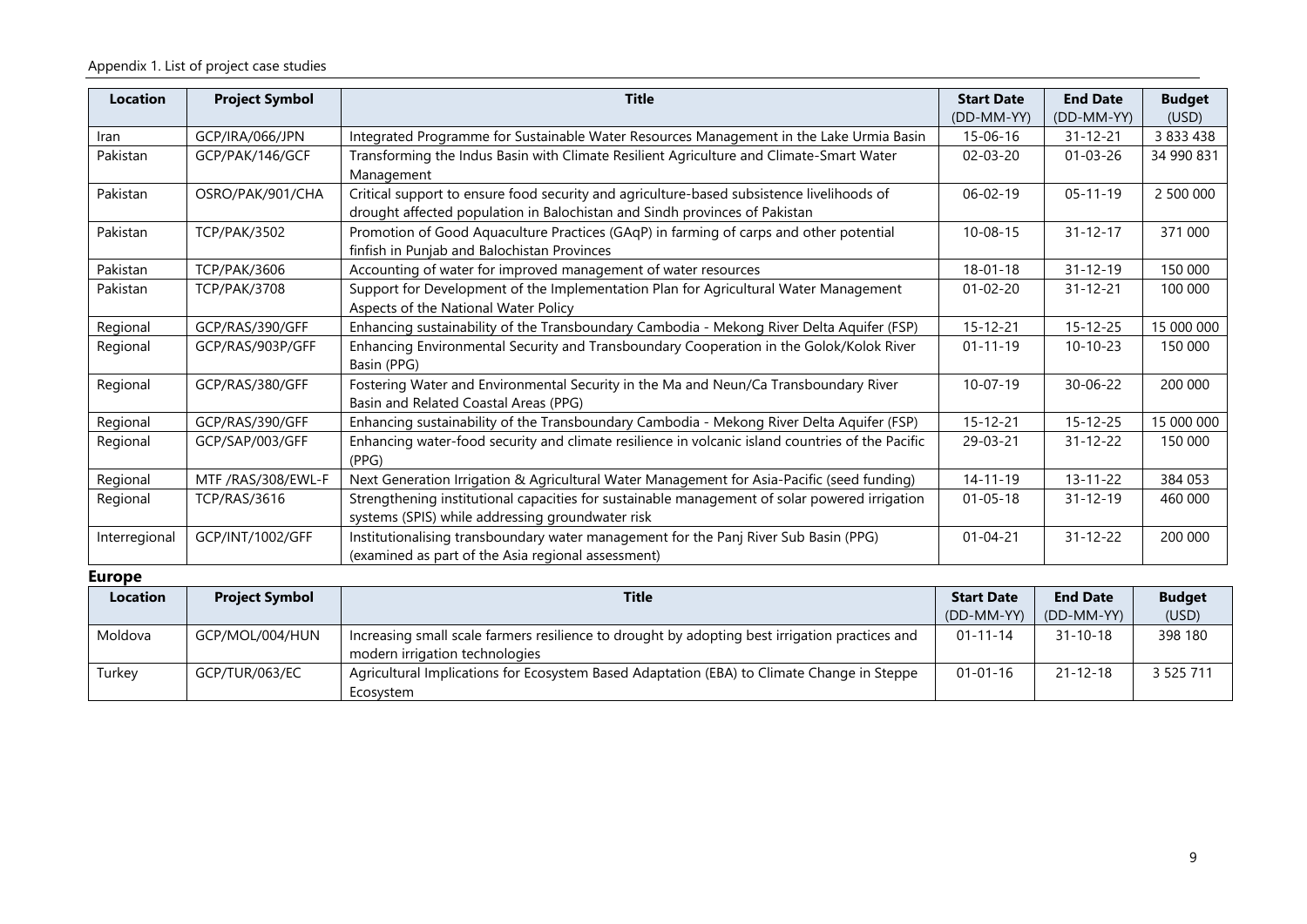| <b>Location</b>       | <b>Project Symbol</b> | Title                                                                                                                                                                 | <b>Start Date</b> | <b>End Date</b> | <b>Budget</b> |
|-----------------------|-----------------------|-----------------------------------------------------------------------------------------------------------------------------------------------------------------------|-------------------|-----------------|---------------|
|                       |                       |                                                                                                                                                                       | (DD-MM-YY)        | (DD-MM-YY)      | (USD)         |
| Dominican<br>Republic | <b>TCP/DOM/3801</b>   | Fortalecimiento de la gobernanza y de la gestión Integrada de los recursos hÂdricos para<br>incrementar la eficiencia en el uso del agua en la agricultura            | $01 - 12 - 20$    | $30 - 11 - 22$  | 300 000       |
| Ecuador               | GCP/ECU/082/GFF       | Conservation and Sustainable Use of Biodiversity, Forests, Soil and Water to Achieve the Good<br>Living (Buen Vivir / Sumac Kasay) in the Napo Province (FSP)         | 0904-15           | $30 - 04 - 21$  | 2 628 284     |
| El Salvador           | GCP /ELS/017/GCF      | Upscaling climate resilience measures in the dry corridor agroecosystems of El Salvador<br>(RECLIMA)                                                                  | $20 - 08 - 19$    | 19-08-24        | 35 849 611    |
| Panama                | UTF/PAN/002/PAN       | Identificación e institucionalización de tecnologías que garanticen el acceso de agua segura<br>para el consumo humano, higiene, saneamiento e inocuidad de alimentos | $13 - 01 - 20$    | $31 - 12 - 22$  | 140 973       |
| Regional              | GCP/SLC/204/GFF       | Disposal of Obsolete Pesticides including POPs, Promotion of Alternatives and Strengthening<br>Pesticides Management in the Caribbean (FSP)                           | $26 - 05 - 16$    | $30 - 09 - 22$  | 4 3 5 7 5 0 0 |
| Regional              | <b>TCP/RLA/3805</b>   | Apoyo a la cooperación regional para la gestión climática de los ecosistemas agrícolas con<br>énfasis en agua y suelo                                                 | $01 - 12 - 20$    | $30 - 11 - 22$  | 375 000       |

#### **Latin America and the Caribbean**

### **Near East and North Africa**

| <b>Location</b>           | <b>Project Symbol</b> | <b>Title</b>                                                                                                                                             | <b>Start Date</b><br>(DD-MM-YY) | <b>End Date</b><br>(DD-MM-YY) | <b>Budget</b><br>(USD) |
|---------------------------|-----------------------|----------------------------------------------------------------------------------------------------------------------------------------------------------|---------------------------------|-------------------------------|------------------------|
| Egypt                     | GCP/EGY/026/EC        | Water harvesting and Good Agriculture Practices for Improved Livelihood and Increased and<br>Sustained Production in Matrouh Rain-fed Agricultural areas | $15 - 03 - 17$                  | 29-02-20                      | 989 133                |
| Egypt                     | GCP/EGY/027/EC        | Good Agricultural Practices (GAPs) for sustainable improvement of quality and quantity of<br>horticultural production of small-scale farmers in Fayoum   | $15 - 03 - 17$                  | 29-02-20                      | 747 050                |
| Egypt                     | TCP/EGY/              | Livelihood Support of Bedouins in Saint Catherine Area, South Sinai, Egypt (the project was not<br>implemented)                                          | $15 - 03 - 19$                  | $14 - 03 - 21$                | 327 000                |
| Egypt                     | <b>TCP/EGY/3604</b>   | Support sustainable water management and irrigation modernization for newly reclaimed areas                                                              | $01 - 02 - 18$                  | $31 - 12 - 19$                | 400 000                |
| Egypt                     | <b>TCP/EGY/3701</b>   | Updating the Sustainable Agricultural Development Strategy 2030 and preparing a Medium-<br>term Plan of Action                                           | $01 - 02 - 19$                  | $30 - 06 - 21$                | 350 000                |
| Egypt                     | <b>TCP/EGY/3707</b>   | Developing capacity and innovative solutions for solar-powered irrigation in Egypt                                                                       | $04 - 11 - 19$                  | $07 - 07 - 21$                | 350 000                |
| Egypt                     | UTF/EGY/025/EGY       | Technical Audit of Farm-level Irrigation Modernization Project (FIMP) in Egypt                                                                           | $01 - 01 - 17$                  | $31 - 03 - 18$                | 299 926                |
| Egypt                     | UTF/EGY/032/EGY       | Technical Audit of On-Farm Irrigation Development Project (OFIDP)                                                                                        | 07-04-18                        | $30 - 06 - 19$                | 218 500                |
| Egypt                     | UTF/EGY/033/EGY       | On-Farm Irrigation Development in Old lands (OFIDO) Project Technical Assessment                                                                         | $15 - 06 - 19$                  | $30 - 04 - 20$                | 298 000                |
| Lebanon                   | OSRO/LEB/602/NET      | Promotion of Agriculture livelihoods & employment through investment in land reclamation &<br>water reservoirs                                           | $01 - 12 - 16$                  | $31 - 05 - 20$                | 8 250 000              |
| Sudan                     | OSRO/SUD/512/UDF      | Recovery of Livelihoods of Vulnerable Pastoralist and Agro pastoralist Households in the<br>Darfur Region                                                | $01 - 01 - 16$                  | $31 - 12 - 18$                | 2 914 660              |
| West Bank -<br>Gaza Strip | GCP/GAZ/017/FRA       | Water Management and Adaptation of Agriculture to climate change in Northern Gaza                                                                        | 22-09-20                        | 21-09-25                      | 2 3 8 3 1 1 1          |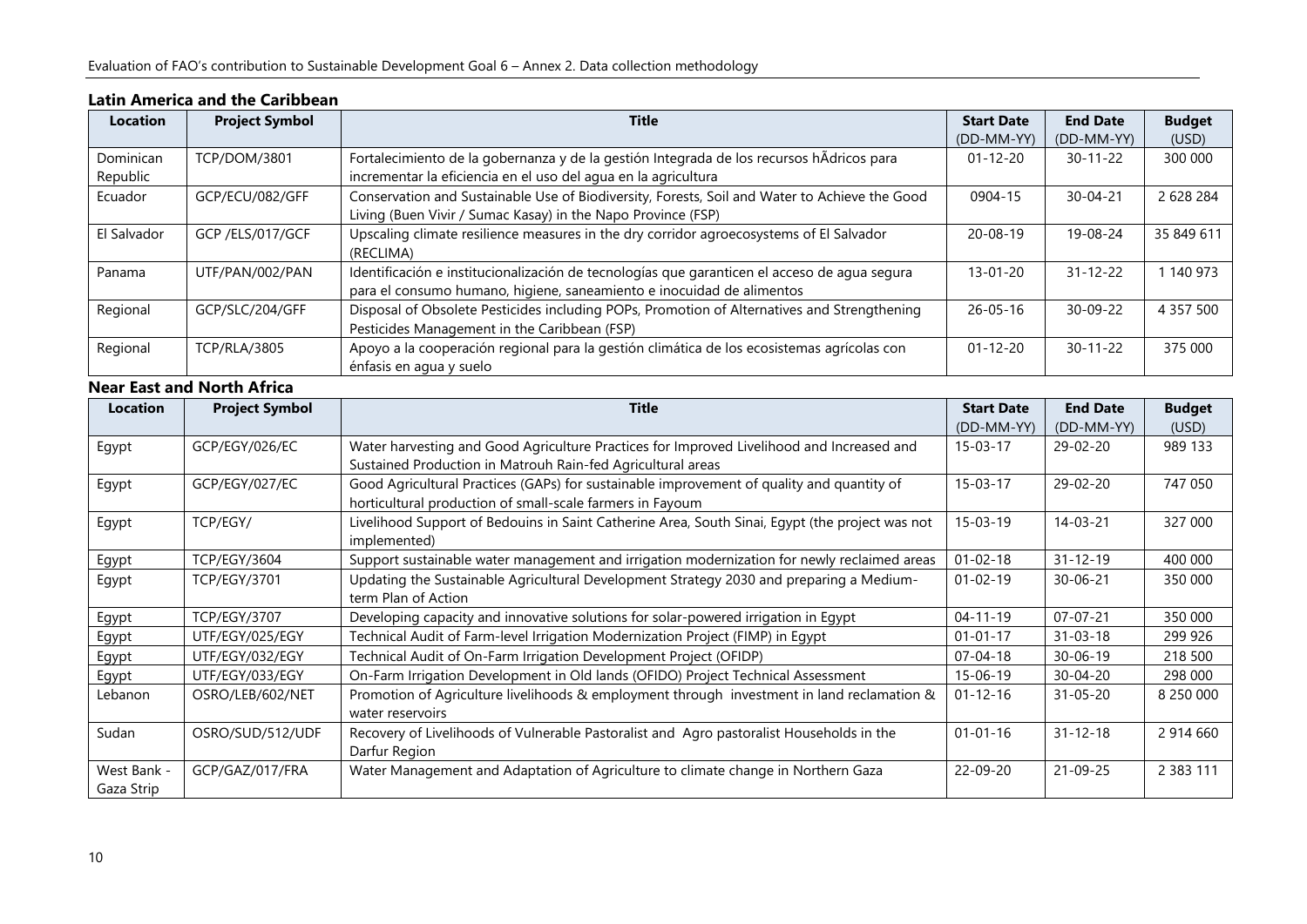#### Appendix 1. List of project case studies

| Location      | <b>Project Symbol</b> | <b>Title</b>                                                                                     | <b>Start Date</b> | <b>End Date</b> | <b>Budget</b> |
|---------------|-----------------------|--------------------------------------------------------------------------------------------------|-------------------|-----------------|---------------|
|               |                       |                                                                                                  | (DD-MM-YY)        | (DD-MM-YY)      | (USD)         |
| Regional      | GCP/RNE/009/SWE       | Implementing the 2030 Agenda for Water Efficiency/Productivity & Water Sustainability in<br>NENA | $15 - 12 - 16$    | 30-06-22        | 14 998 547    |
| Regional      | TCP/RAB/3604          | Realizing the potential and managing the risks of SPIS in the Near East and North Africa         | $01 - 04 - 18$    | $31 - 12 - 19$  | 276 000       |
| Regional      | <b>TCP/SNE/3701</b>   | Unlocking the potential of treated wastewater and drainage water in Maghreb Region               | 09-07-19          | $31 - 12 - 21$  | 299 000       |
| Interregional | GCP/INT/231/SWI       | Strengthening Agricultural Water Efficiency and Productivity on the African and Global Level     | $01 - 12 - 14$    | $30 - 09 - 19$  | 4 013 301     |
|               |                       | (examined as part of the NENA regional assessment)                                               |                   |                 |               |

### **Interregional and global projects**

| <b>Location</b> | <b>Project Symbol</b> | <b>Title</b>                                                                                    | <b>Start Date</b> | <b>End Date</b> | <b>Budget</b> |
|-----------------|-----------------------|-------------------------------------------------------------------------------------------------|-------------------|-----------------|---------------|
|                 |                       |                                                                                                 | (DD-MM-YY)        | (DD-MM-YY)      | (USD)         |
| Global          | GCP/GLO/223/USA       | Water quality, irrigation and on-farm controls for achieving global food safety and nutritional | $01 - 10 - 20$    | $31 - 10 - 24$  | 1000000       |
|                 |                       | security                                                                                        |                   |                 |               |
| Global          | GCP/GLO/277/GFF       | Groundwater Governance: A Global Framework for Country Action                                   | $25 - 01 - 11$    | $31 - 12 - 16$  | 750 000       |
| Global          | GCP/GLO/907/GER       | Knowing water better: Towards fairer and more sustainable access to natural resources for       | $01 - 12 - 18$    | $31 - 12 - 22$  | 2 996 105     |
|                 |                       | greater food security (KnoWat)                                                                  |                   |                 |               |
| Global          | MTF/GLO/231/ASB       | Portal for Water Accounting Information                                                         | $01 - 07 - 20$    | $31 - 12 - 20$  | 197 992       |
| Global          | UNJP/GLO/299/UNW      | UN-Water Work-Programme 2010-2011 Multi Donor Trust Fund                                        | $01 - 03 - 11$    | $30 - 06 - 23$  | 4 293 144     |
| Global          | UNJP/GLO/490/UNJ      | Global Action to Combat the rising global threat of AMR through a One Health Approach           | $12 - 03 - 21$    | $31 - 12 - 22$  | 866 304       |
| Interregional   | GCP/INT/158/JPN       | Improved information to promote forest management for protection of soil and water              | $16 - 09 - 13$    | $30 - 06 - 16$  | 792 381       |
| Interregional   | GCP/INT/167/IWM       | More Effective and Sustainable Investments in Water for Poverty Reduction                       | $01 - 10 - 18$    | $30 - 06 - 18$  | 394 748       |
| Interregional   | GCP/INT/229/NET       | Monitoring water productivity by Remote Sensing as a tool to assess possibilities to reduce     | $09 - 03 - 15$    | $31 - 01 - 21$  | 12 471 245    |
|                 |                       | water productivity gaps                                                                         |                   |                 |               |
| Interregional   | GCP/INT/729/NET       | Monitoring land and water productivity by Remote Sensing (WaPOR phase 2)                        | $01 - 01 - 21$    | $31 - 12 - 25$  | 19 996 809    |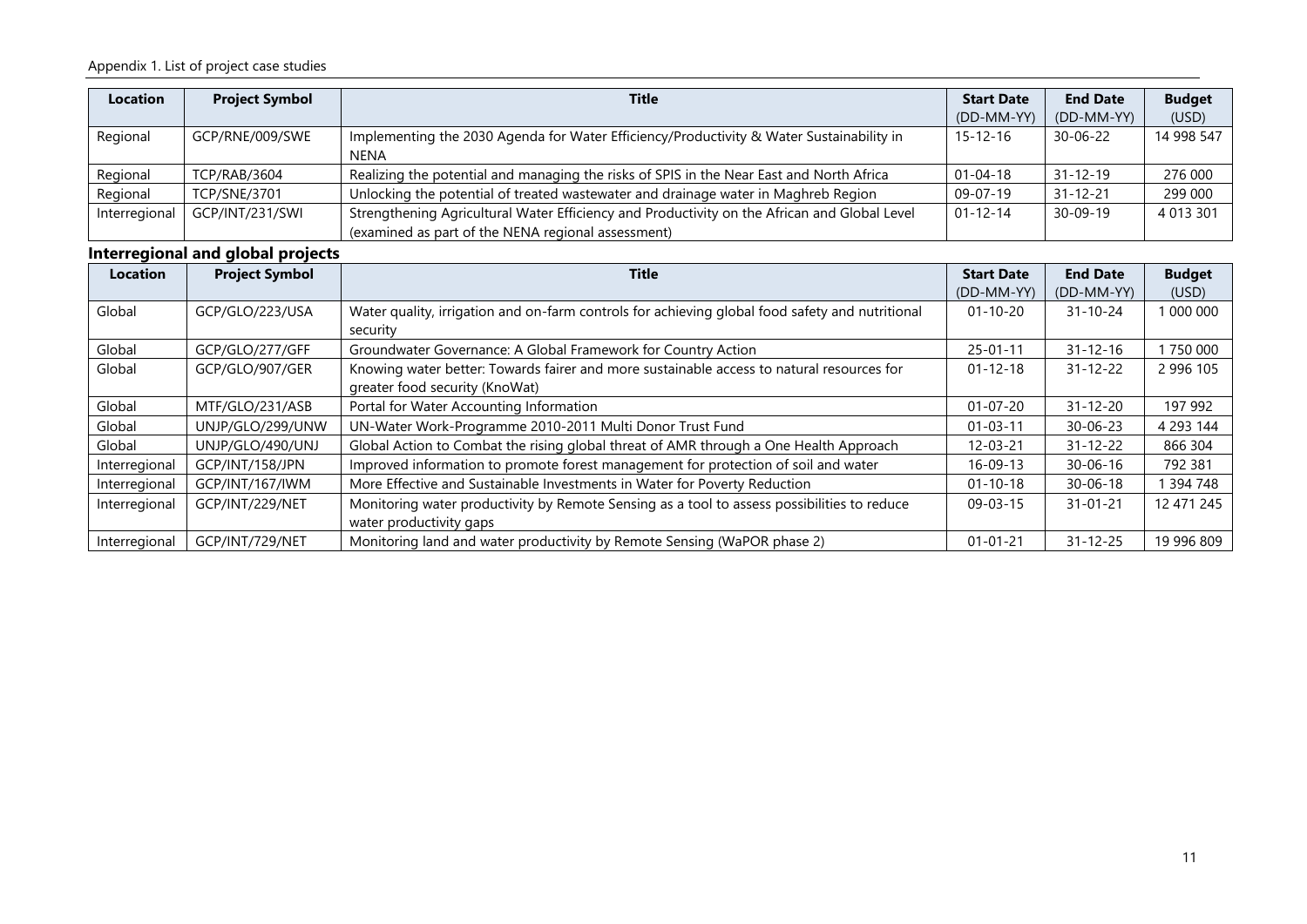# <span id="page-13-0"></span>**Appendix 2. Results of online surveys**

- 19. From 10 to 25 February 2022, the evaluation of FAO's contribution to SDG 6 launched two online surveys to gather feedback on FAO's work contributing towards achieving SDG 6 and to seek suggestions on how the organization could work more effectively in this domain. The two separate surveys targeted on the one hand FAO personnel and on the other FAO external partners. The surveys were internally shared with FAO directors at headquarters and with FAO regional offices and externally, with communities of practice and selected partners.
- 20. Both surveys were published in English, French and Spanish.

# **Analysis of survey responses from FAO personnel**

- 21. The survey was open to all FAO personnel and sought to attract responses and feedback on their perception of FAO's work on clean water, sanitation and sustainable water management, regardless of their contractual arrangement and thematic areas of work. The survey included a list of 12 questions, most of which were open-ended. A total of 166 FAO personnel responded to the survey. It is not possible to calculate the response rate as the number of people reached to inform about the survey is unknown.
- 22. Among 166 respondents, 37 percent are based in an FAO country offices, followed by 28 percent working in a division or an office based in headquarters, 19 percent in a sub-regional office and 13 percent in a regional office.



#### <span id="page-13-1"></span>**Figure 2. Which FAO office do/did you work with?**

*Source*: Prepared by the evaluation team.

- 23. There is a regional dispersion amongst respondents: 24 percent working in Near East and North Africa (NENA); 22 percent in Africa; 21 percent at headquarters in Rome; 13 percent in Asia and the Pacific; 10 percent in Latin America and the Caribbean and 7 percent in Europe. A minority (1 percent) is based in North America and Eurasia.
- 24. With regard to their thematic work areas, survey participants reported on their thematic areas of work in water resources management and water tenure (15 percent), closely followed by climate change (11 percent), knowledge management and food security (8 percent). The figure below further illustrates the technical areas reported by the respondents. The option "other" includes work on soil, human resources/admin support, partnerships, innovation and monitoring and evaluation (M&E). Overall, the survey respondents work in diverse thematic areas with FAO.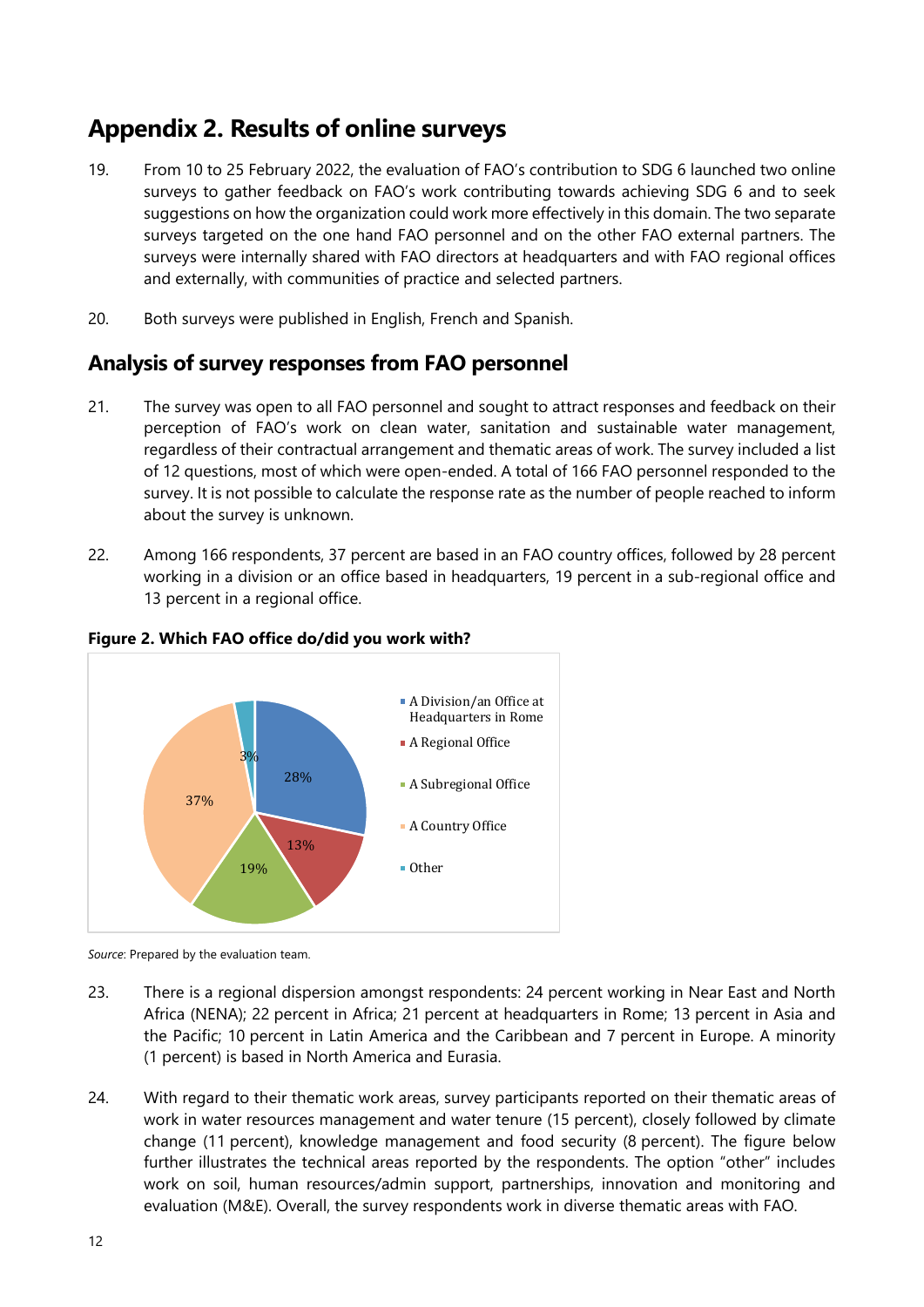

#### <span id="page-14-0"></span>**Figure 3. Thematic areas of work**

*Source*: Prepared by the evaluation team.

25. When asked to which SDG 6 targets<sup>1</sup> their work is related to, we can observe that targets  $6.4$ improve water use efficiency, ensure water availability for all users, 6.5 implement integrated water resources management and 6.6 protect and restore water-related ecosystems are the top three targets selected by the respondents. Fewer respondents related their work to SDG 6 target 6.2, which focuses on sanitation and hygiene.

<sup>1</sup> As a reminder: target 6.1: safe and affordable drinking water, target 6.2: end open defecation and provide access to sanitation and hygiene, target 6.3: improve water quality through sustainable management and the reduction of pollution, target 6.4: improve water use efficiency, ensure water availability for all users and manage withdrawals to ensure sustainability, target 6.5: implement integrated water resources management, target 6.6: protect and restore water-related ecosystems, target 6.A: expand water and sanitation support to developing countries, target 6.B: support local engagement in water and sanitation management.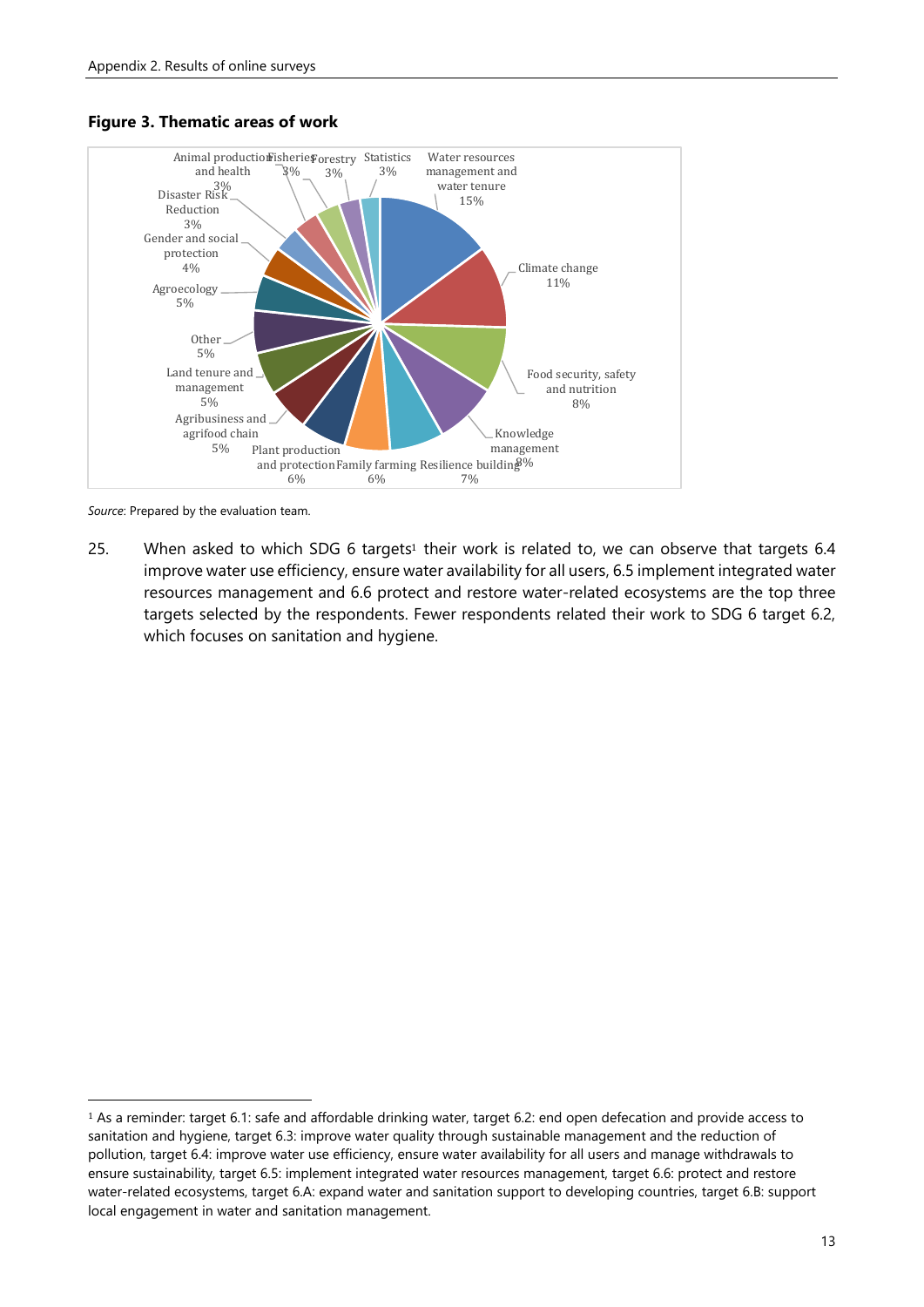

<span id="page-15-0"></span>**Figure 4. Work related to SDG 6 targets**

*Source*: Prepared by the evaluation team.

- 26. Survey respondents tend to agree that most SDG 6 targets are interlinked and therefore of utmost important for FAO's mandate, with a special emphasis on targets 6.4 and 6.5. In fact, when further explaining their responses, participants specified that water plays a key role in food production and agriculture, and therefore integrated water resource management is key in ensuring the efficient use of water in agriculture, which is also linked to ecosystems restoration and protection. Several respondents suggest that the targets related to access to water and sanitation (6.1-6.2) should remain under the mandate of other United Nations (UN) agencies, such as the United Nations Children's Fund (UNICEF) or the World Health Organization (WHO), which may have more experience and a stronger comparative advantage. However, they should not be neglected by FAO.
- 27. Some relevant quotes, which were extracted from the survey responses include:
	- i. water is very important to all, and especially so in agriculture and the provision of food;
	- ii. without water, no agriculture;
	- iii. drinkable water is a core resource for every food system. Food security includes water safety and water security; and
	- iv. quite simply, water is the basis for food security and human nutrition; where this vital liquid is not available, FAO's mandate will be half fulfilled.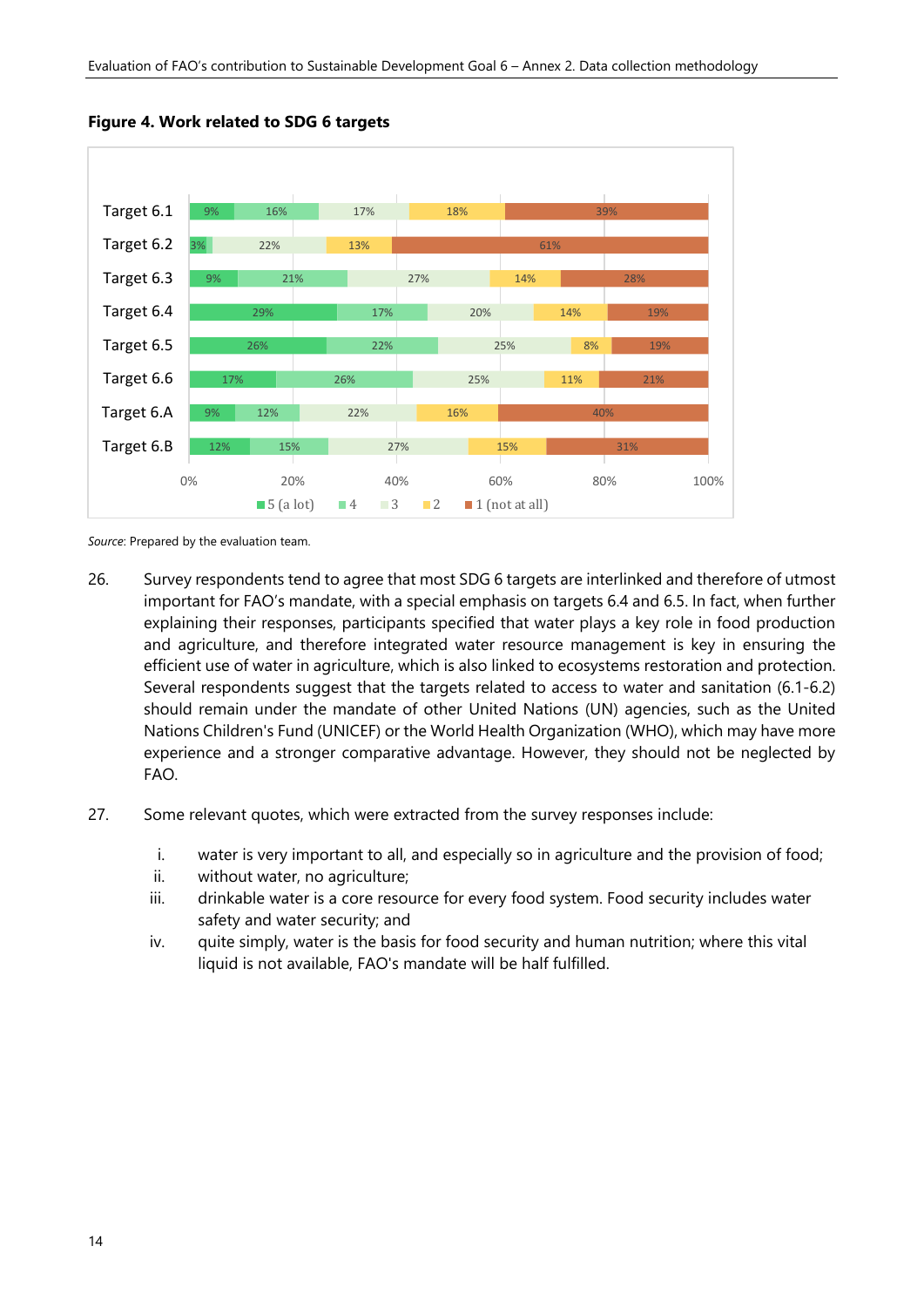

<span id="page-16-0"></span>

*Source*: Prepared by the evaluation team.

#### 28. When asked to respond to several statements:

- i. 55 percent of respondents agree or strongly agree that FAO has a clear strategy on how it could contribute towards sustainable water resources management. However, 21 percent of respondents have no knowledge of the existence of such a strategy;
- ii. close to 48 percent of respondents agree or strongly agree that FAO effectively communicates its roles towards sustainable water resources management to its personnel and 48 percent when it comes to FAO's communication to its partners;
- iii. around 67 percent of survey participants agree or strongly agree that FAO is well positioned to contribute to sustainable water resources management at country level, which appears to be very similar when it comes to the regional (65 percent) and global level (67 percent);
- iv. 52 percent of participants agree or strongly agree that FAO carefully considers the potential negative effects of its work on sustainable water resources; a similar percentage (53 percent) agrees or strongly agrees that FAO applies the latest science and technology in water resources management; and
- v. finally, 59 percent of respondents agree or strongly agree that FAO's work on water is people-oriented, aiming to "leave no one behind".
- 29. It is interesting to note that in all statements, a noticeable percentage of respondents selected 'do not know'.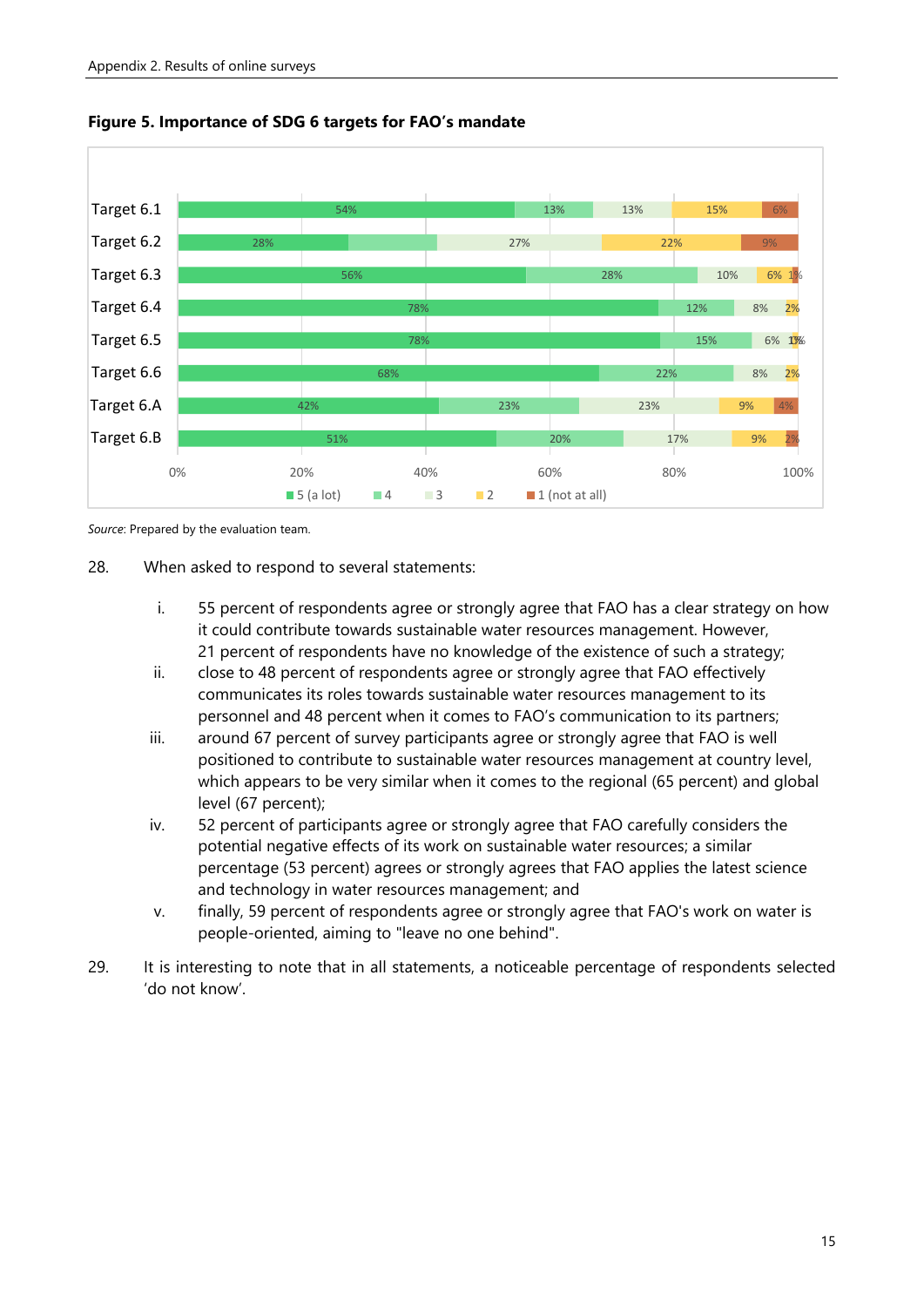

#### <span id="page-17-0"></span>**Figure 6. Do you agree with the following statements?**

*Source*: Prepared by the evaluation team.

30. When asked to provide examples of FAO's key publications, guiding documents or resources regarding the topic of sustainable water resources management, the 60 responses varied: 18 percent rely on irrigation papers and guides followed by the water accounting and auditing resource book (12 percent) and the State of the World's Land and Water Resources for Food and Agriculture (SOLAW) (10 percent). Generally speaking, 7 percent of responses refer to FAO's land and water website, which includes a long list of publications, and 7 percent of participants mentioned the reports on water scarcity. The lack of translation of technically sound FAO documents in other languages (such as Spanish) may hinder their effective use and outreach and was mentioned in 3 percent of the responses. The 'other*'* option contains publications on groundwater, governance, rain-fed agriculture, the State of Food and Agriculture (SOFA) and SDGs, amongst others. The figure below illustrates a selection of key documents.



<span id="page-17-1"></span>**Figure 7. Relevant FAO publications on SDG 6**

*Source*: Prepared by the evaluation team.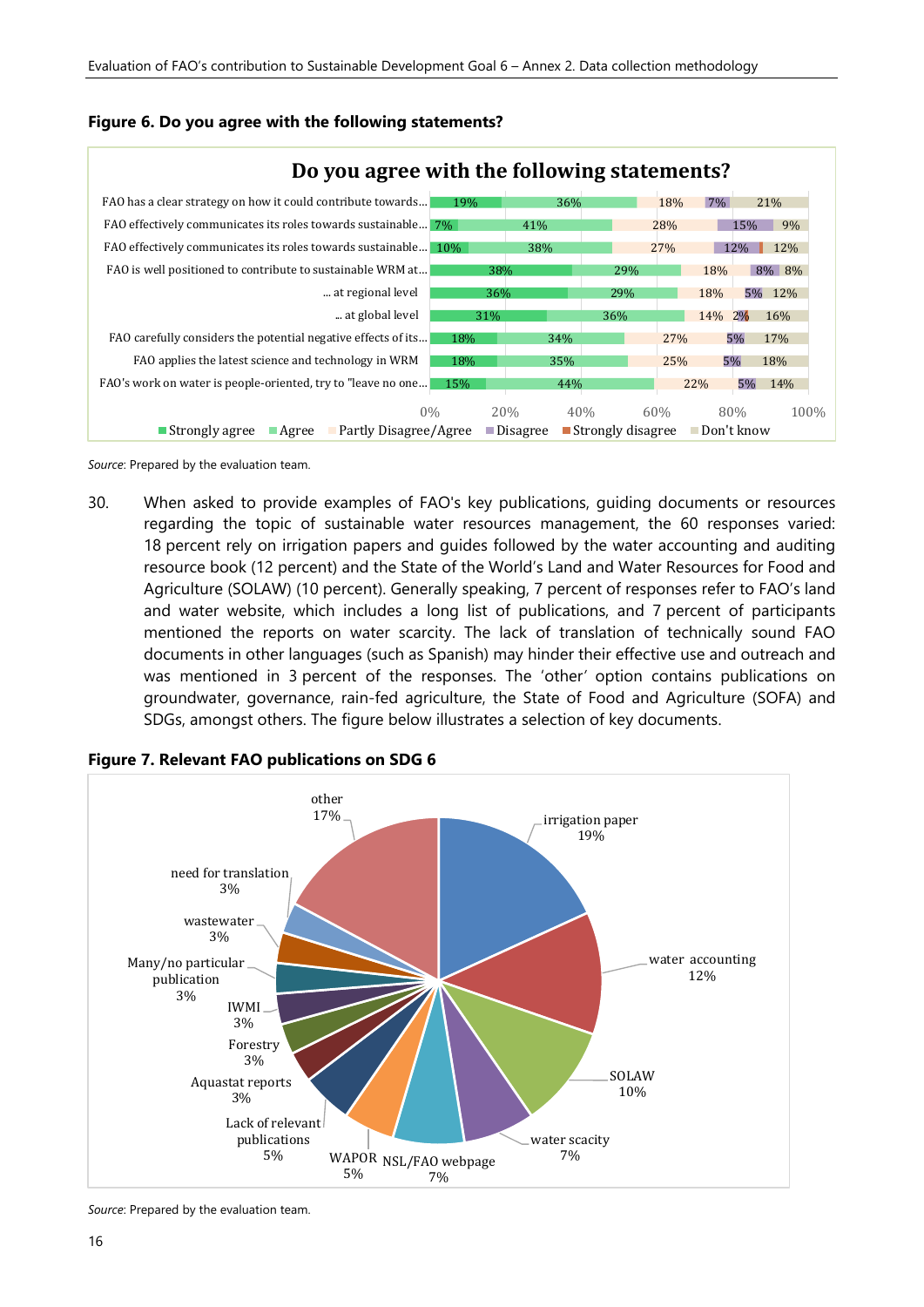31. Regarding FAO's key strengths and weaknesses in supporting its Members to achieve SDG 6 related results, a compilation of key responses is summarized in the table below.

|                               | <b>Strengths</b>                                                                                                                                                                                                                                                                                                                                             | <b>Weaknesses</b>                                                                                                                                                                                                                                                                                                                                                                  |
|-------------------------------|--------------------------------------------------------------------------------------------------------------------------------------------------------------------------------------------------------------------------------------------------------------------------------------------------------------------------------------------------------------|------------------------------------------------------------------------------------------------------------------------------------------------------------------------------------------------------------------------------------------------------------------------------------------------------------------------------------------------------------------------------------|
| <b>Institutional</b><br>level | FAO's activities are aligned with national<br>$\bullet$<br>strategies                                                                                                                                                                                                                                                                                        | FAO's contribution to SDG 6 is not<br>sufficiently recognized in FAO's new<br>programmatic approach<br>Lack of common corporate vision and<br>$\bullet$<br>strategy on SDG 6 and potential synergies<br>Lack of sufficient funds to ensure wide<br>$\bullet$<br>dissemination of knowledge on water<br>resource management<br>Very low project portfolio on the topic<br>$\bullet$ |
| <b>Technical</b><br>level     | Strong and recognized technical<br>$\bullet$<br>knowledge and know-how in related<br>areas such as: water management,<br>integrated natural resources<br>management approaches, IWRM<br>amongst others<br>Knowledge and implementation of new<br>$\bullet$<br>technologies in the field of water                                                             | Poor expertise in WASH and sanitation<br>$\bullet$<br>FAO mostly focused on water withdrawals<br>$\bullet$<br>for agricultural (crop) use with less emphasis<br>on the forestry and fisheries aspects                                                                                                                                                                              |
| <b>Partnerships</b>           | FAO has the ability in mobilizing<br>$\bullet$<br>resources for large-scale projects<br>FAO is recognized by member countries<br>$\bullet$<br>as an independent technical agency<br>FAO managed to involve ministries and<br>$\bullet$<br>member countries in its activities<br>Ability to provide a neutral platform for<br>$\bullet$<br>inclusive dialogue | FAO does not partner-up with different<br>$\bullet$<br>agencies                                                                                                                                                                                                                                                                                                                    |
| Other                         | FAO as knowledge-sharing institution<br>$\bullet$                                                                                                                                                                                                                                                                                                            | Lack of staff and experts working in the area<br>$\bullet$<br>Lack of visibility<br>$\bullet$<br>Heavy bureaucracy and admin process that<br>might slow down the process                                                                                                                                                                                                           |

<span id="page-18-0"></span>**Table 2. Summary of respondent feedback on FAO's strengths and weaknesses**

*Source*: Prepared by the evaluation team.

- 32. When asked whether FAO should do more to improve its contributions to SDG 6, 66 respondents who responded to this open-ended question tend to agree, with 12 percent not indicating specific areas. 14 percent of these respondents mention that FAO should follow an integrated approach in its work on SDG 6, as most of the SDGs and SDG targets are interlinked and should work together at all levels. 8 percent mention the need to further work on irrigation, and 6 percent point out pollution as a field of improvement. Capacity building and training on water-related issues, as well as the topic of water were each mentioned at 5 percent.
- 33. Additional recommendations for improvements include, amongst others, the areas of:
	- i. water governance
	- ii. partnerships
	- iii. drinking water
	- iv. infrastructure
	- v. M&E
	- vi. knowledge sharing
	- vii. soil management
- 34. When asked if FAO missed some good opportunities to contribute more effectively to SDG 6, the 31 responses varied: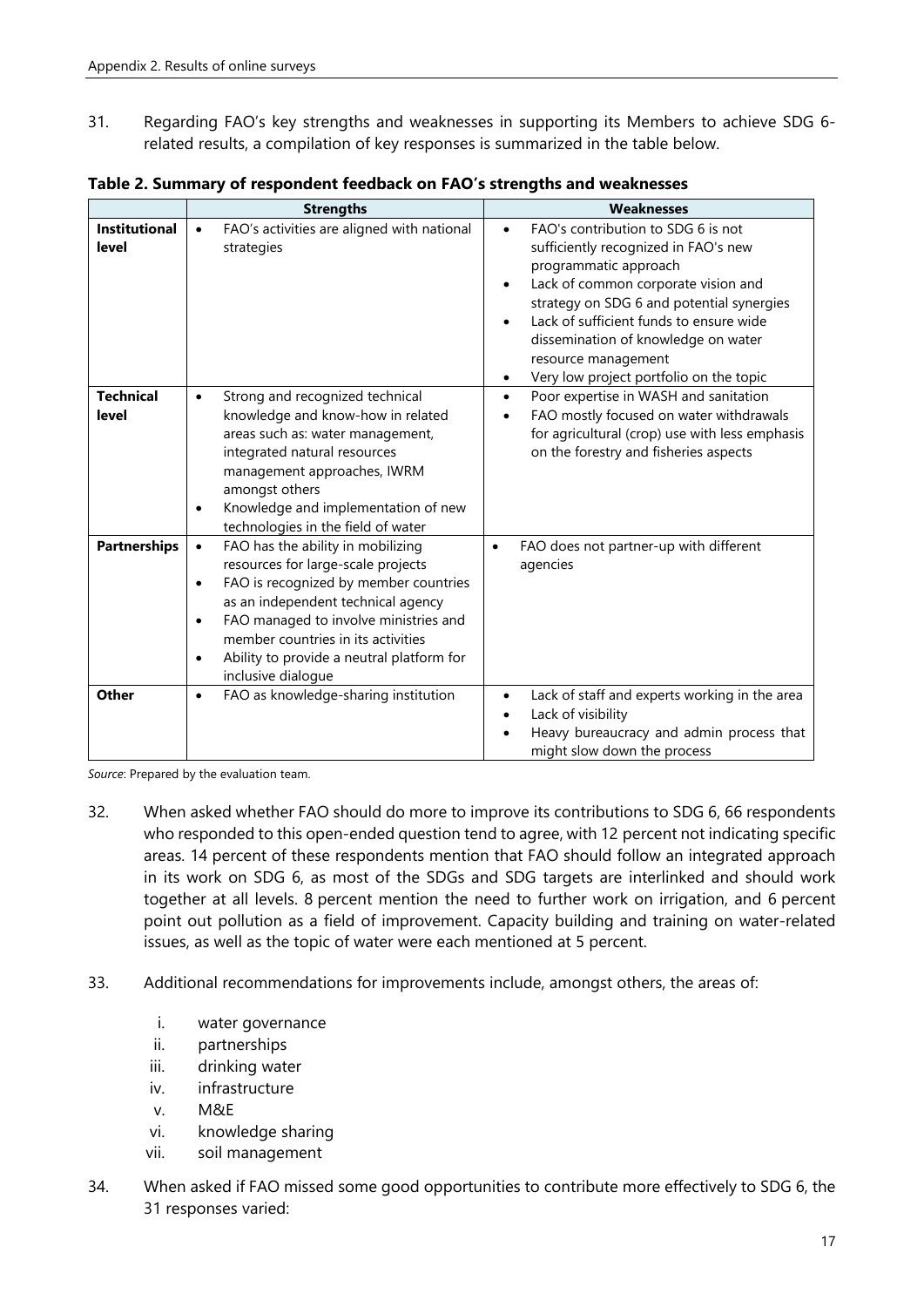- i. eight responses agree that the main missed opportunities were the lack of partnerships with other sister agencies, and UN water members;
- ii. on the other hand, five responses state that they do not identify any missed opportunity; in fact, some respondents point out that on the contrary, FAO created a strong momentum around SDG 6 which should be continued;
- iii. three responses mention the need to strengthen country-level engagement with the relevant national ministries when addressing water resource management; this is followed by pointing out the need to increase technology transfer and innovative approaches, with three responses; and
- iv. one respondent also mention that FAO´s strategy on climate change should make clear reference to SDG 6, and another person believes that the biggest missed opportunity for FAO in recent times lately is the fact that water is not mentioned in the new strategic framework.
- 35. Lastly, survey respondents included 37 recommendations and further comments regarding FAO's contribution to SDG 6. Responses reflect what had already been mentioned on missed opportunities, more specifically the need to establish sustainable and long-lasting partnerships (nine responses) with relevant partners and UN agencies but also country offices and youth. Enhance communication and the visibility on SDG6 is also amongst the most frequent recommendations (five responses) followed by the need to strengthen and increase the investment in the field of water (three responses).

# **External FAO partners survey analysis**

- 36. The survey aimed at external partners asked 17 questions. 77 staff members of partner organizations provided responses, out of which 28 percent based in Africa, 25 percent in Latin America, 22 percent in Asia and the Pacific and 13 percent in NENA. No respondents were based in Europe and a minority, 9 percent, works globally.
- 37. Survey respondents mainly work at government level (39 percent), closely followed by primary partner organizations (16 percent) and the private sector (16 percent).
- 38. 58 percent of respondents have already worked with FAO on matters related to water while the remaining 42 percent did not work directly with FAO on matters related to water.

### <span id="page-19-0"></span>**Figure 8. Have you or your organization worked with FAO on matters related to water?**



*Source*: Prepared by the evaluation team.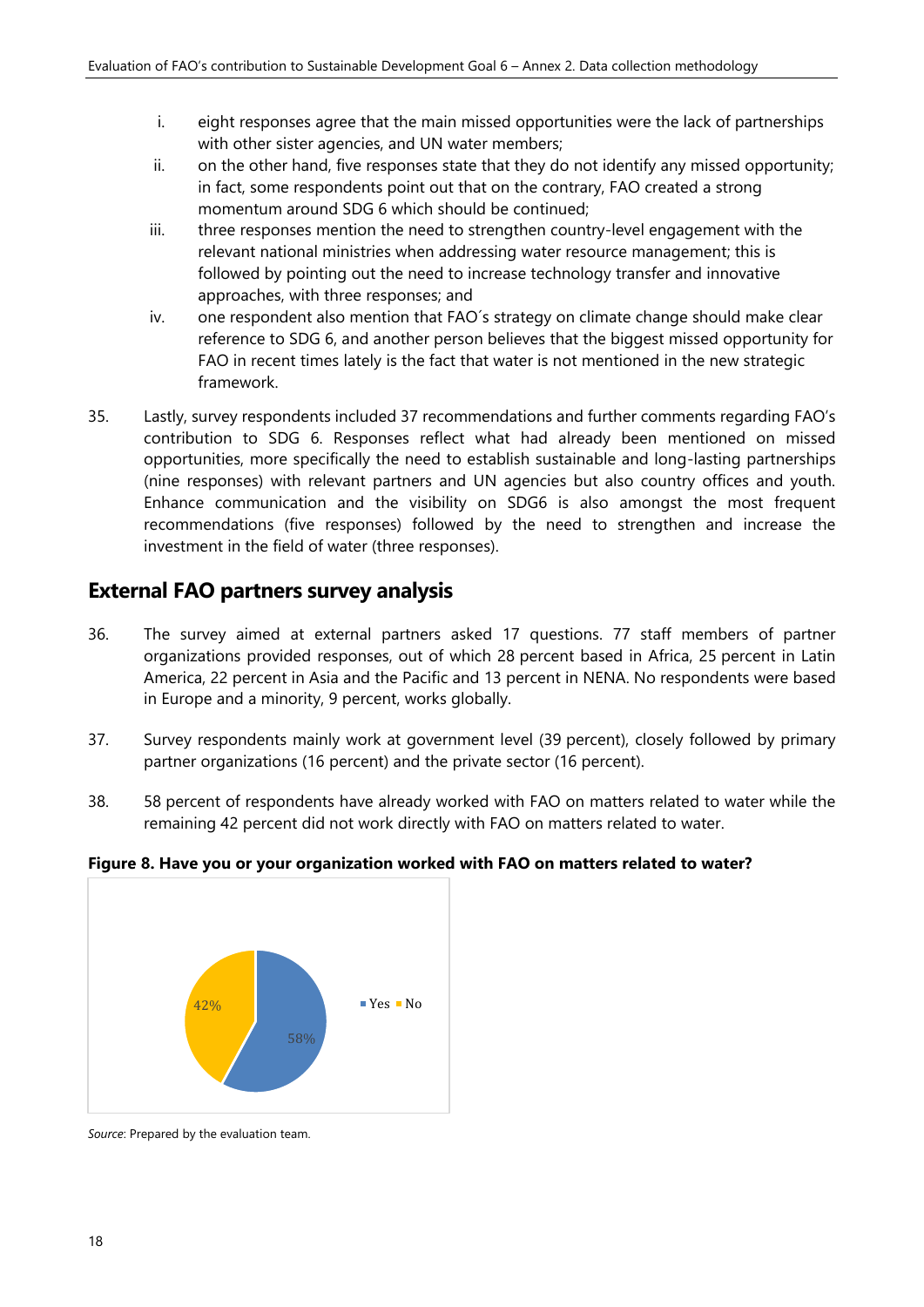39. As for the respondents' familiarity with FAO's work related to SDG 6: 35 percent said moderate, 25 percent said very high and only 7 percent said they do not have any knowledge on FAO's work related to water.



<span id="page-20-0"></span>**Figure 9. Familiarity with FAO's work related to water**

*Source*: Prepared by the evaluation team.

40. For those who stated that they have worked with FAO on matters related to water (44), 38 percent reported to be highly satisfied, closely followed by 35 percent who are somewhat satisfied partners. Amongst the 7 percent of highly dissatisfied respondents, some mention the absence of follow-up on decisions taken during the meetings related to water, both by FAO (headquarters and country offices) or national government counterparts.

<span id="page-20-1"></span>**Figure 10. FAO collaboration satisfaction rate**



*Source*: Prepared by the evaluation team.

41. On average, survey participants assess that FAO has somehow contributed to most of the SDG 6 targets, with target 6.4 on improving water use efficiency and target 6.5 on implementing integrated water resources management and target 6.B on supporting local engagement in water and sanitation management being amongst the top three. Target 6.2 on sanitation seems to be less associated to FAO.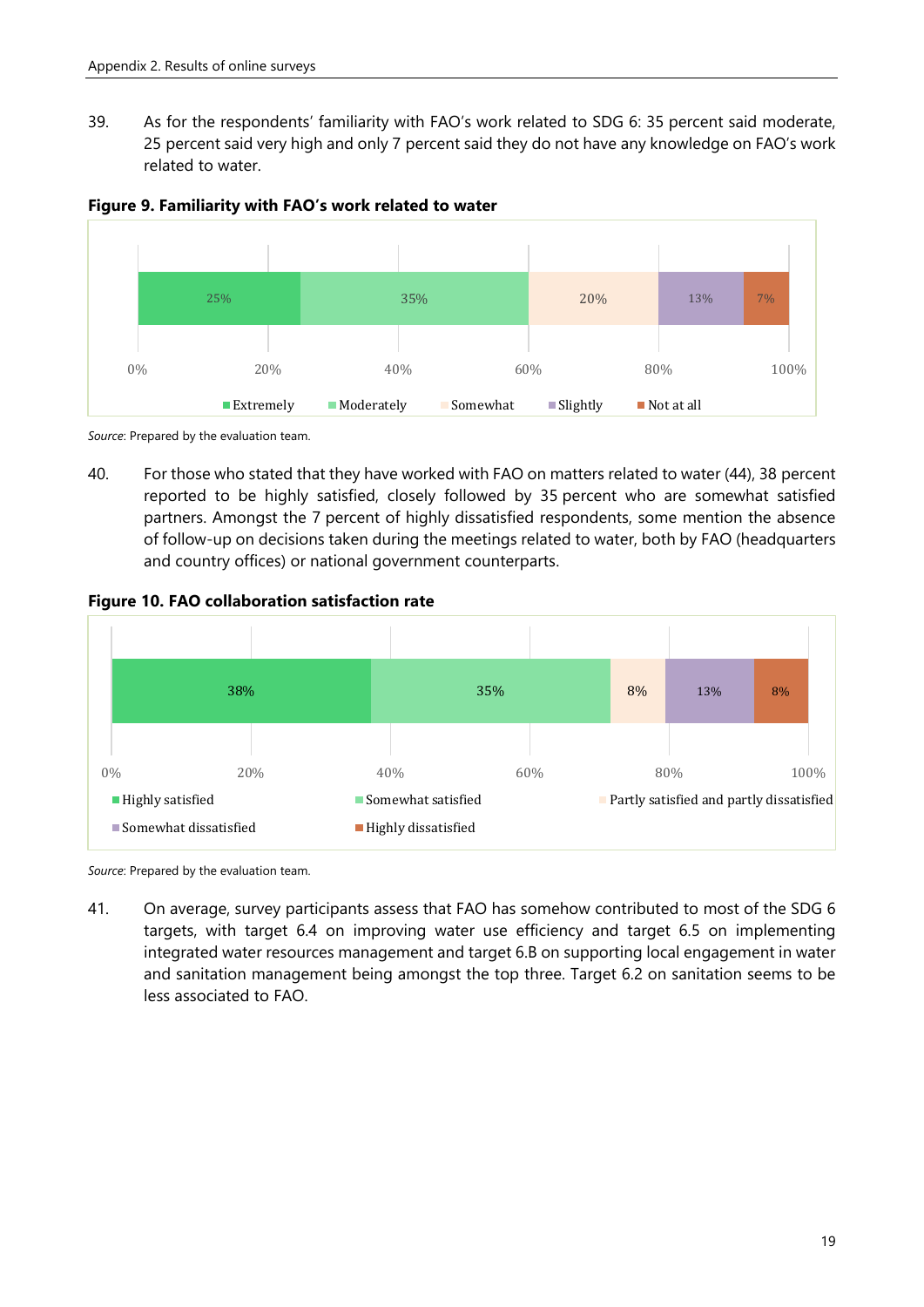

<span id="page-21-0"></span>**Figure 11. FAO contribution to SDG 6 targets**

*Source*: Prepared by the evaluation team.

- 42. When asked if FAO should in principle work on any specific targets, respondents generally perceive that FAO should work on all the SDG 6 targets to achieve its mandate with target 6.2 being chosen the least. Target 6.A on expanding water and sanitation support to developing countries and target 6.B on supporting local engagement in water and sanitation management appear to be the most important.
- 43. This is also reflected when providing additional explanations, where respondents tend to link sanitation, WASH and hygiene targets to other UN partner agencies (UNICEF and WHO) and emphasize the importance for FAO to act at the local level, with rural and local communities.



<span id="page-21-1"></span>**Figure 12. Should FAO in principle work on the following SDG 6 targets to achieve its mandate?**

*Source*: Prepare by the evaluation team.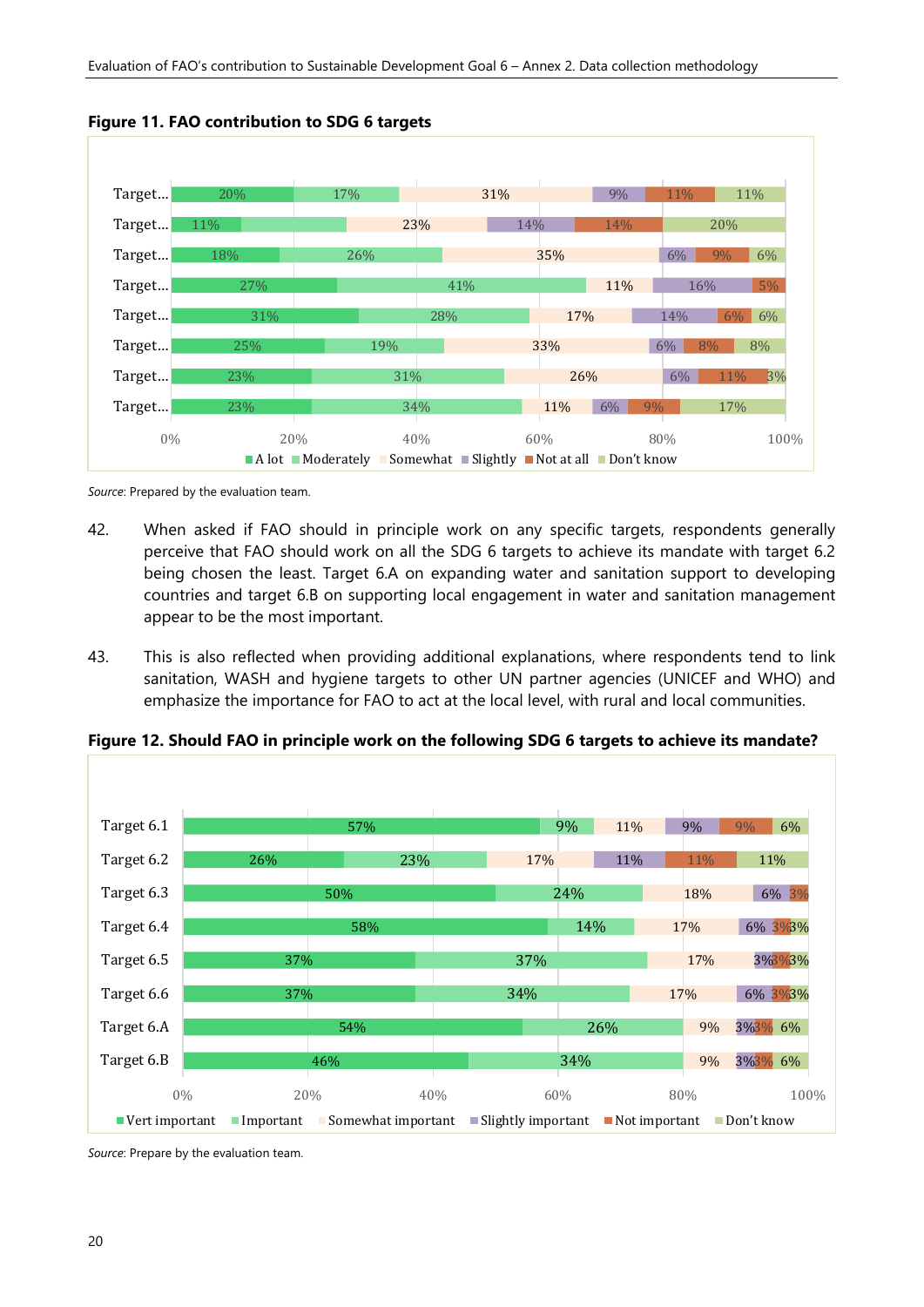44. With regard to FAO's main strengths and weaknesses in addressing the topic of water, the main responses are illustrated in the summary table below.

| <b>Strengths</b>                                                                                                                                                                                                                                                                                                                                                                                                                                | <b>Weaknesses</b>                                                                                                                                                                                                                                                                                                                                                                                                                                                                                  |  |
|-------------------------------------------------------------------------------------------------------------------------------------------------------------------------------------------------------------------------------------------------------------------------------------------------------------------------------------------------------------------------------------------------------------------------------------------------|----------------------------------------------------------------------------------------------------------------------------------------------------------------------------------------------------------------------------------------------------------------------------------------------------------------------------------------------------------------------------------------------------------------------------------------------------------------------------------------------------|--|
| About 45% of the strengths mentioned by survey<br>participants were FAO's local engagement and<br>proximity to key national stakeholders. FAO<br>collaboration and coordination is appreciated.<br>23% mention FAO's technical capacities and<br>٠<br>knowledge in the field of water.<br>Additional strengths: FAO' knowledge sharing,<br>$\bullet$<br>capacity building efforts through studies and<br>training sessions and general efforts. | Around 35% of responses revolved around FAO's<br>$\bullet$<br>lack of funding and limited budget when it comes<br>to water project.<br>21% mention delays in project implementation or<br>$\bullet$<br>data publication, due to a tedious administrative<br>process.<br>Poor local engagement was mentioned several<br>$\bullet$<br>times as well (21%).<br>Additional weaknesses: poor connection with the<br>$\bullet$<br>private sector, and little visibly of water in FAO's<br>global agenda. |  |

<span id="page-22-1"></span>**Table 3. Summary of respondent feedback on FAO's strengths and weaknesses**

*Source*: Prepared by the evaluation team.

45. When it came to mapping FAO key publications related to SDG 6 thematic areas, responses are very diverse. SDG statistics and methodologies seem to be amongst the most consulted together with water accounting guidelines (both at 15 percent). However, the same amount of participants point out that they are not aware of any specific FAO documentation on water. The figure below includes all the mentioned publications.



#### <span id="page-22-0"></span>**Figure 13. Key FAO publications and guidelines**

*Source*: Prepared by the evaluation team.

- 46. Respondents were asked to identify FAO's missed opportunities in the areas related to SDG 6, to which they responded with a wide range of items. First, four respondents pointed out that FAO did not miss any good opportunities to contribute effectively to SDG 6 in the past years. Three people, however, mention the lack of UN collaboration and partnerships when it comes to achieving SDG6. Other identified missed opportunities are rather varied:
	- i. not addressing artificial intelligence in sustainable water management;
	- ii. poor expert selection;
	- iii. low project follow-up;
	- iv. missed funding opportunities(GEF, GCF);
	- v. poor government coordination;
	- vi. lack of NGO involvement;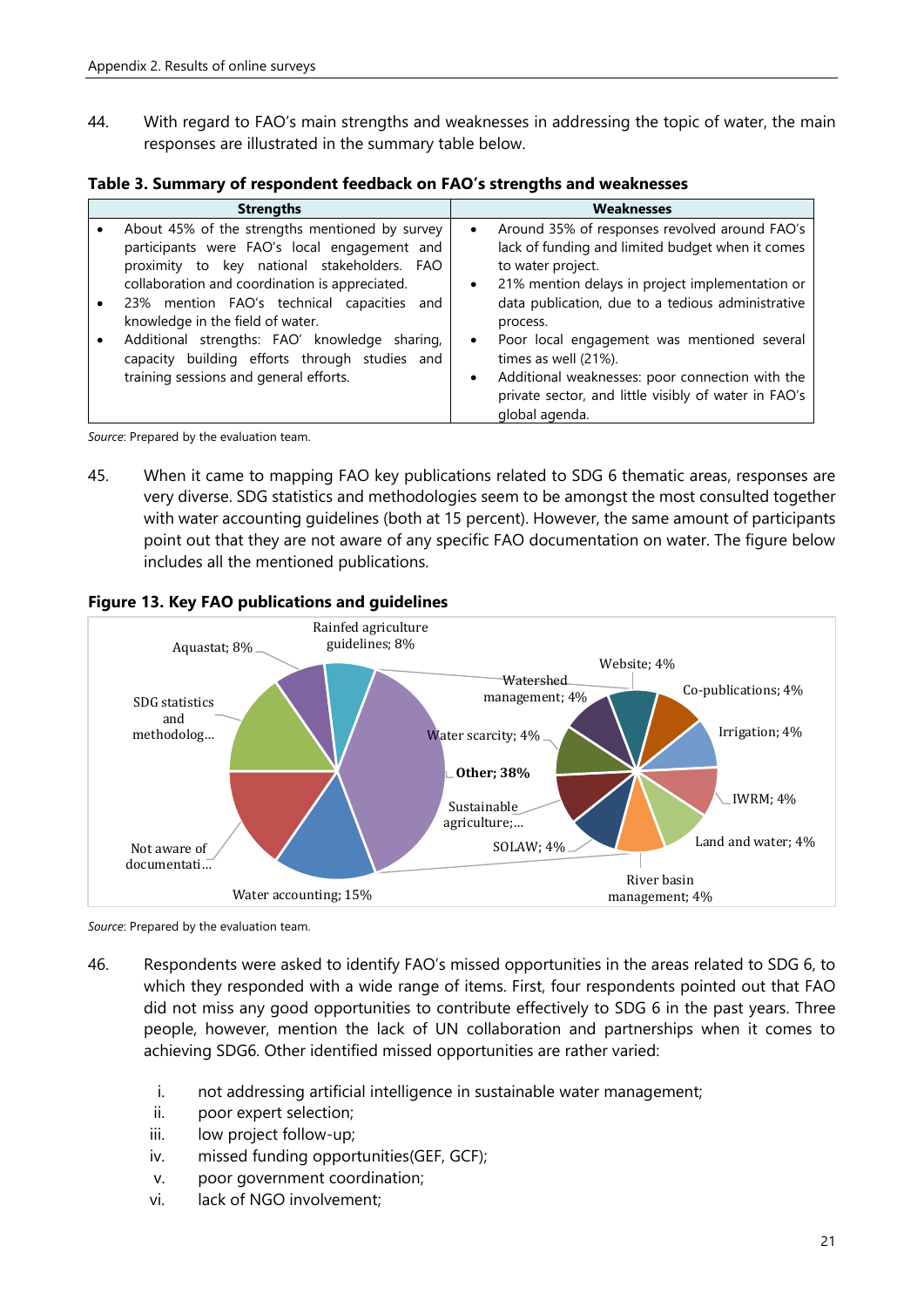- vii. poor involvement in policies and strategies; and
- viii. lack of general involvement.



#### <span id="page-23-0"></span>**Figure 14. FAO missed opportunities**

*Source*: Prepared by the evaluation team.

47. All respondents who responded to this open-ended question (20) agree that FAO should not work less on water resources management. The main areas in which FAO could do more appear to be providing support to policy and strategy development at national level (four responses) as well as interventions and work on water quality (three responses). Respondents also mention additional sectors, which are illustrated in the figure below.

<span id="page-23-1"></span>**Figure 15. Areas to enhance contributions to SDG 6?**



*Source*: Prepared by the evaluation team.

48. Recommendations for FAO's future contribution to SDG 6 varied: five respondents mention the need to create knowledge-sharing platforms and networks on SDG 6 at country-level, and offer capacity building sessions on the topic; three respondents recommend to strengthen existing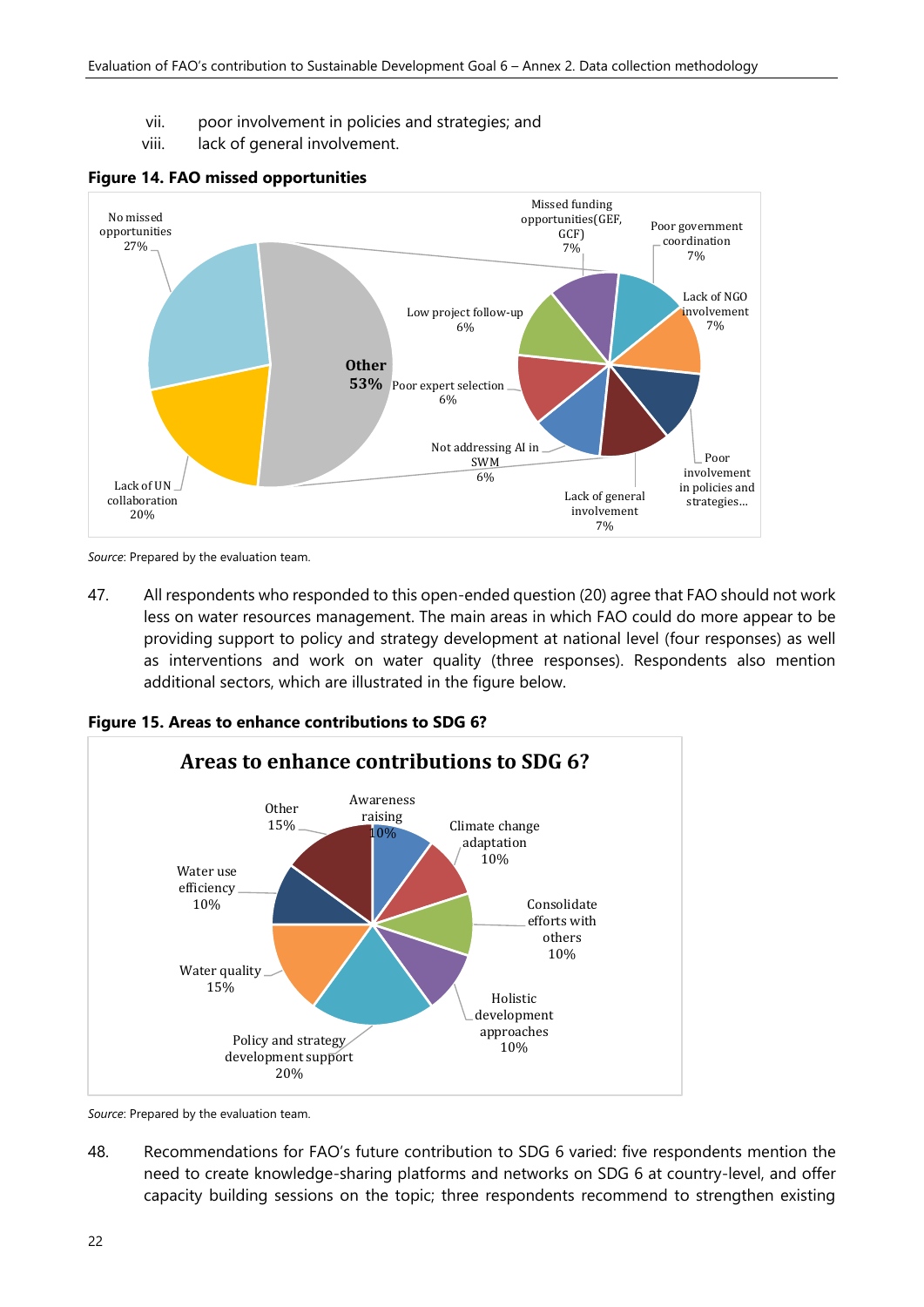collaborations with both government counterparts and/or external partners such as UN agencies. The remaining responses include the request to provide additional training material and the need to streamline administrative processes.